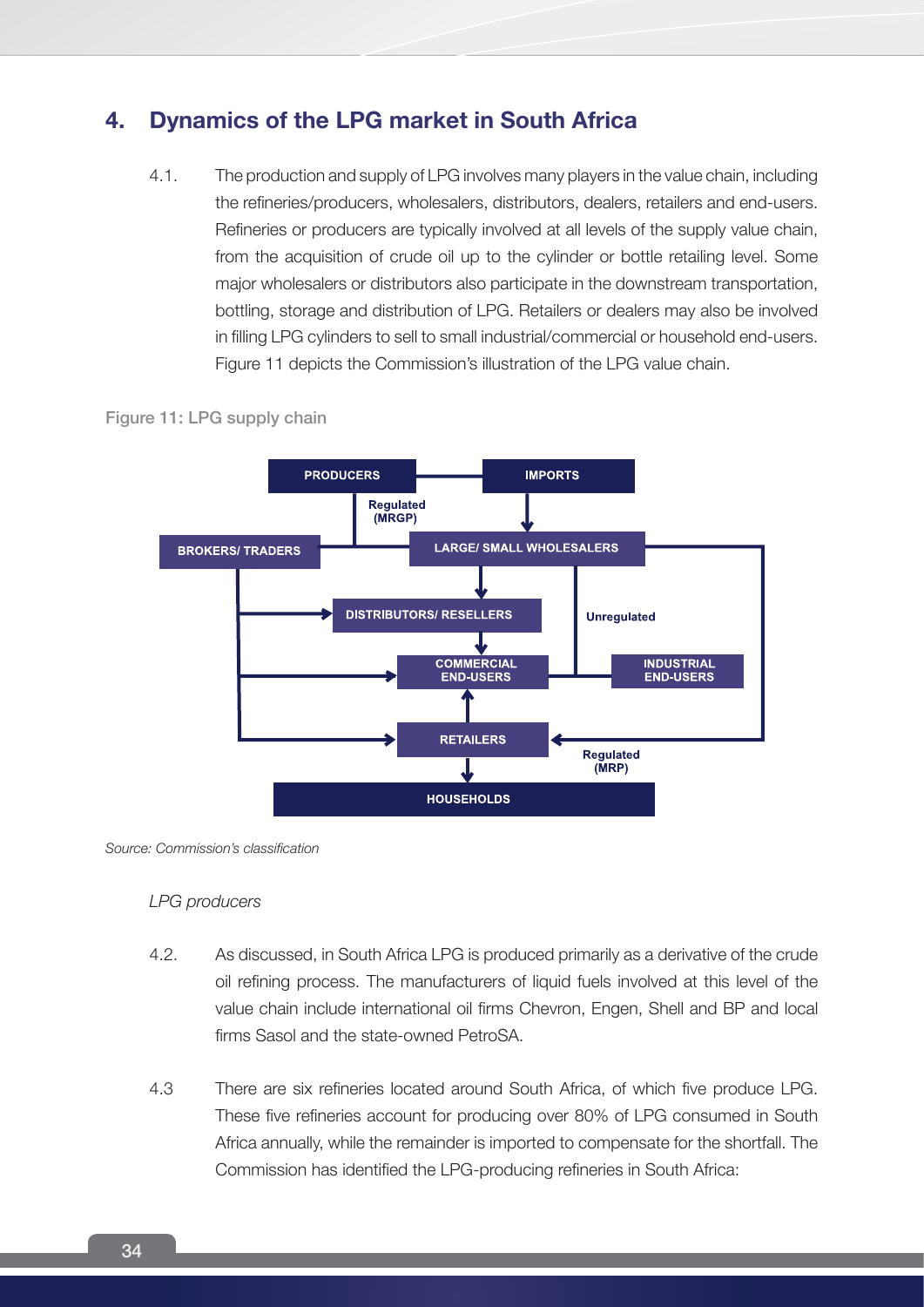- 4.3.1. Shell and BP South African Petroleum Refineries (Pty) Ltd ("SAPREF");
- 4.3.2. Engen Petroleum Ltd ("ENREF");
- 4.3.3. Sasol Synfuels (Pty) Ltd;
- 4.3.4. The Petroleum Oil and Gas Corporation of South Africa (Pty) Ltd ("PetroSA"); and
- 4.3.5. Chevron South Africa (Pty) Ltd ("CHEVREF").
- 4.4. The National Petroleum Refiners of South Africa (Pty) Ltd ("NATREF"), being a joint venture between Sasol Oil and Total SA, does not produce LPG. This is due to the manner in which the refinery was configured and is unlikely to change.<sup>29</sup>
- 4.5. Figure 12 shows the geographic locations of each of the different liquid fuel manufacturing plants (including NATREF). Sasol Synfuels is the only inland LPG producer. SAPREF and ENREF are both located in Durban, while Chevron is located in Cape Town and PetroSA is located in Mossel Bay.

Mozambique **Botswana** Northern Province Mpumalanga Namibia Gauteng North West **Natref** KwaZulu-Natal Free State  $\Box$  Enref Sapref Northern Cape Eastern Cape Western Cape Chevron Я PetroSA **O** Crude **O** Synthetic

Figure 12: Location of LPG producers

29 The Commission does, however, note that NATREF is a producer of propane and butane molecules. The Commission understands that the NATREF refinery does not combine the two molecules to produce LPG, though. (*NATREF submission response to question 3.1 dated 9 April 2015*)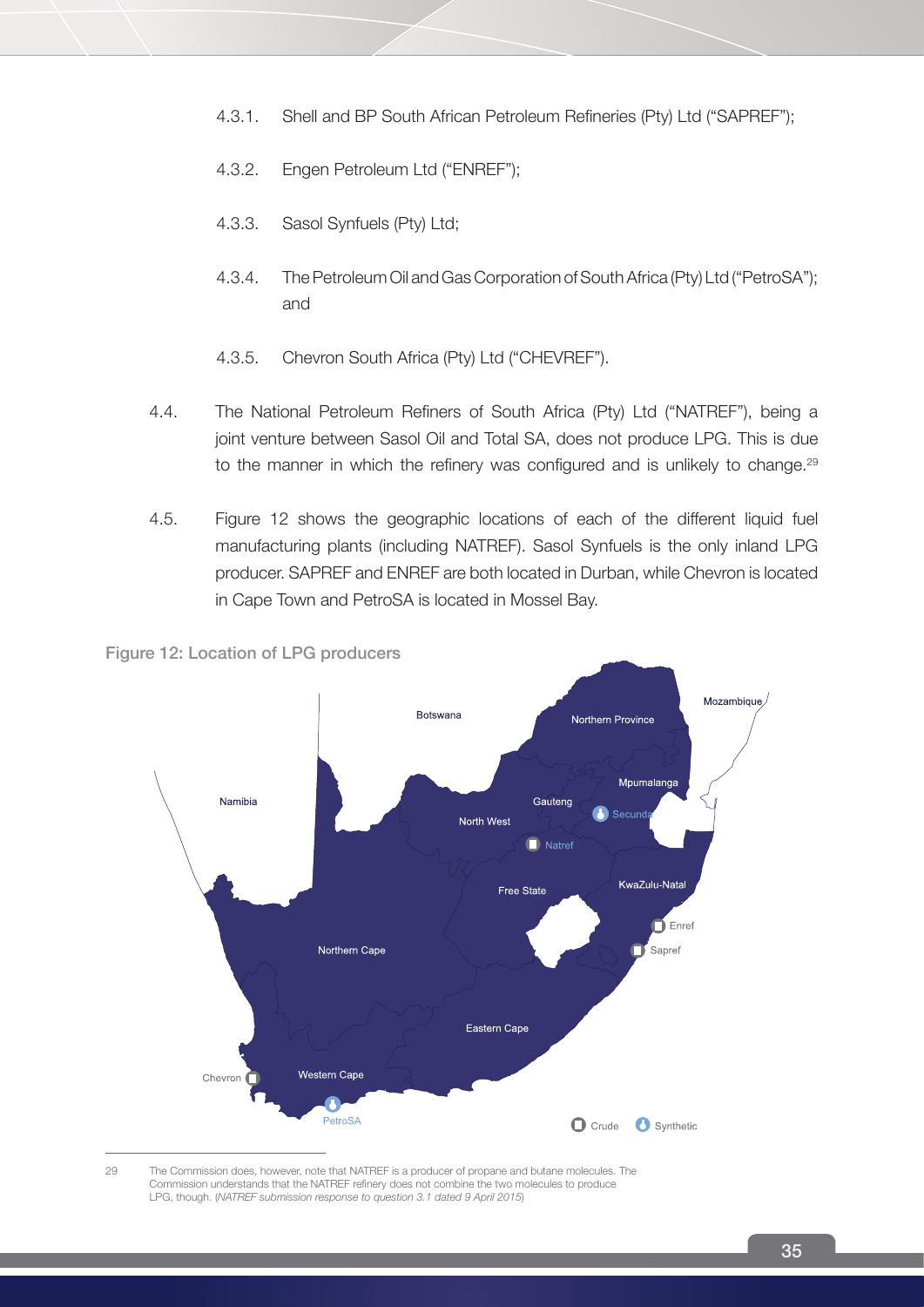*Refinery production volumes*

- 4.6. Figure 13 shows the volumes of LPG produced by each refinery in South Africa. As observed, ENREF is the largest producer of LPG in South Africa.
- 4.7. **SAPREF** is the second largest LPG-producing refinery. SAPREF is a joint venture between Shell and BPSA. The arrangement between the parties is one of toll manufacturing, where SAPREF manufactures the product on behalf of its shareholders [ $\ll$ ].[ $\lll$ ] The products are owned by Shell and BPSA and are delivered to their respective customers. Thus, the LPG produced at this refinery is divided between Shell and BPSA, subject to the conditions agreed upon in the joint venture agreement.
- 4.8. Sasol Synfuels refinery in Secunda is the only inland refinery. The smallest LPGproducing refinery in the country is **PetroSA** and is based in Mossel Bay, Western Cape.

Figure 13: Domestic LPG Production (FY2010/11-FY2013/14)



Source:  $\mathbb{X}$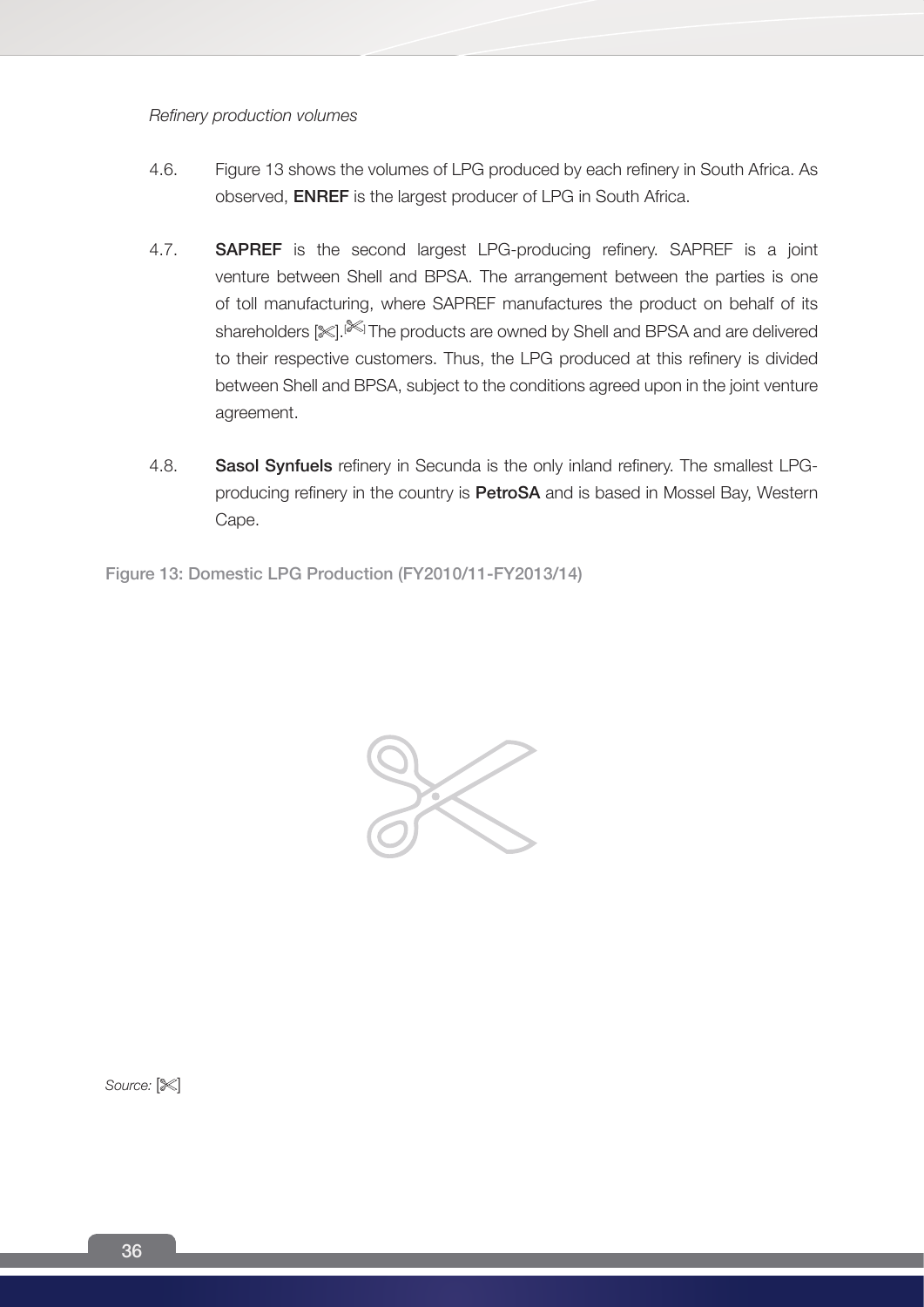*Volume of LPG supplied into the SA market by domestic refineries*

- 4.9. LPG produced in South Africa is made available to third parties, with a portion of the LPG manufactured being consumed internally by some producers. For instance, in the 2013/14 financial year, [ $\ll$ ] consumed over [between 50-100%] of the LPG produced by its refinery, while  $\ll$  and  $\ll$  consumed [between 30-50%] and [between 20-50%] respectively of the LPG produced at their facilities in the same financial year.  $[\mathcal{K}]$  sold all of its LPG production to third parties, whereas  $[\mathcal{K}]$  did not record the internal consumption of any LPG.
- 4.10. The balance of LPG produced (excluding the LPG is consumed internally) is made available to the South African market, either through sales to shareholders (as is the case with SAPREF) or directly to customers. Figure 14 shows the volumes of LPG actually available for supply into the South African market by the LPG producers. This is after refineries have accounted for their own internal consumption of LPG. It is clear that Sasol Oil is the largest supplier of LPG to third parties in South Africa, followed by SAPREF and Engen.

Figure 14: LPG supplied into the market



Source:  $\mathbb{X}$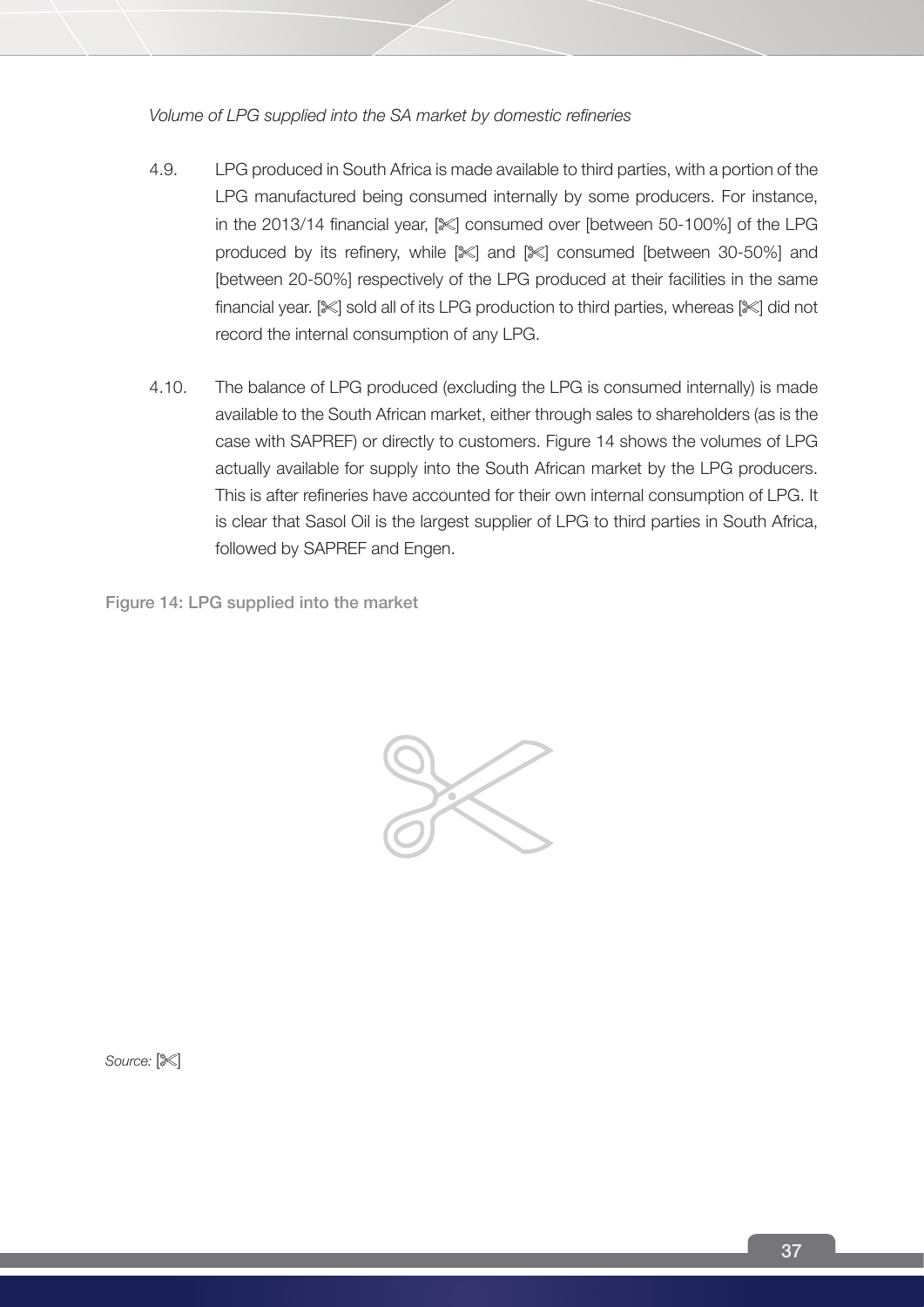## *Importers*

- 4.11. When local supply is unable to meet demand, it is generally supplemented through imported product – especially during the peak demand season and when there are planned or unplanned maintenance shutdowns at refineries.
- 4.12. Import licenses for LPG are only issued to licensed manufacturers and wholesalers. These licenses are issued to applicants by ITAC on recommendation by the DoE.<sup>30</sup> At present,  $\mathbb{R}$  and  $\mathbb{R}$  are the only two market participants having imported LPG regularly. Other market participants like  $\ll$  and  $\ll$  have, on occasion, also imported LPG.
- 4.13. LPG is imported through the import facilities located in Richards Bay, Port Elizabeth and Durban<sup>.[366</sup>] [36] import facility at Richards Bay<sup>[366]</sup> has a storage capacity of [366] tonnes[ $\llbracket \infty \rrbracket$  and handles nearly  $[\llbracket \times \rrbracket$  tonnes of throughput per day. $^{31,32}$  According to  $[\llbracket \times \rrbracket]$ , such imports are usually kept for strategic emergency supply, implying that imported product is used when there is a shortage of LPG in South Africa.
- 4.14. Easigas sub-leases the import facility located in Port Elizabeth from Shell, which leases it from The National Ports Authority ("TNPA")[<sup>366]</sup>. The facility has a storage capacity of [ $\ll$ ] tonnes, and all equipment at the facility is owned by Easigas.<sup>[ $\ll$ ]</sup> The remainder of the industry players do not have facilities to import LPG,<sup>33</sup> although  $\ll 1$  and  $\ll 1$ have previously used the Saldanha Bay facility on a temporary basis.[<sup>3664]</sup> In particular, as the Saldanha Bay port does not have import facilities in place, the Commission is aware that wholesalers have made use of road-to-tank transfers to get access to the imported LPG at Saldanha Bay. The Commission is also aware that KayaGas has imported LPG at the Port of Cape Town.<sup>[ $\lll$ </sup>] Road-to-tank transfers have the disadvantage of allowing for smaller parcels of LPG (as compared to importing LPG using import facilities), and special permission is required from the TNPA.

*<sup>30</sup> Guidelines governing the recommendations by the Department of Minerals and Energy to the International Trade Administration Commission regarding the importation and exportation of crude oil, petroleum products and blending components. Government Notice No. 1069 in Government Gazette (No. 29328 of 3 November 2006).* 

<sup>31</sup> DoE: Presentation to the Select Committee on Economic Development, update on LPG issues dated 2 November 2011. Available at https://www.google.co.za/url?sa=t&rct=j&q=&esrc=s&source=web&cd=1&ved=0CBwQFjAAahUKEwjb77S0ht\_ GAhXuCtsKHcfYCiw&url=https%3A%2F%2Fpmg.org.za%2Ffiles%2Fdocs%2F111102energy\_0.ppt&ei=wlKnVd uGEu6V7AbHsavgAg&usg=AFQjCNHbpuJTrVF-be7TraV4p2BwDthucA&bvm=bv.97949915,d.bGQ

<sup>32</sup> Email from LPG distributor (anonymous), 28 October 2014

<sup>33</sup> Submission from  $\approx$  dated 14 November 2014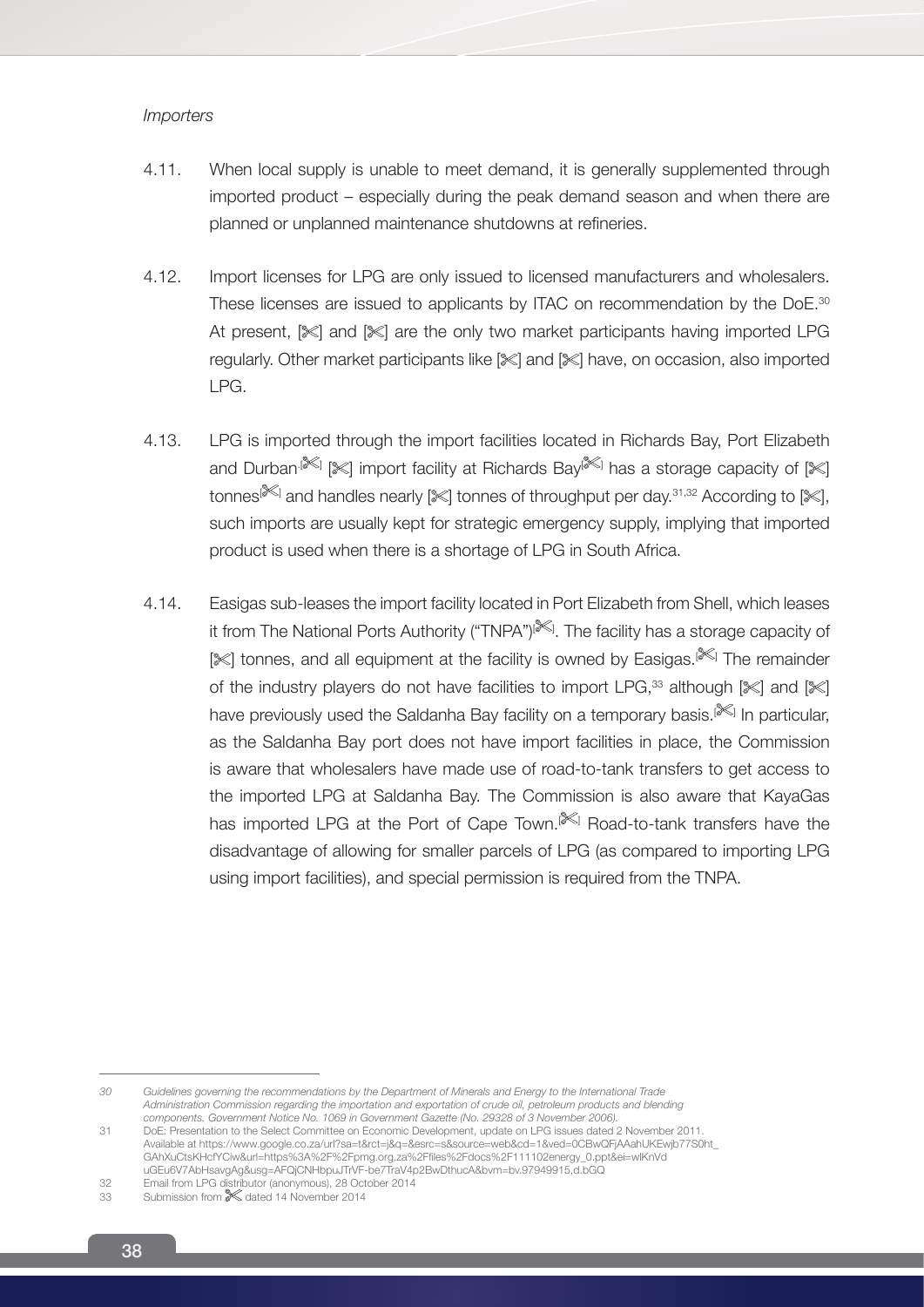4.15. LPG is normally imported from international traders like Petredec and Geogas. These traders supply imported LPG to wholesalers, who in turn on-sell to enduser customers. These international traders do not appear to supply end-user customers directly in competition with domestic wholesalers. In addition to these traders, there are several countries from where LPG can be imported to South Africa. These countries include Angola, Equatorial Guinea, Congo Brazzaville, Nigeria and Mozambique.

## *Brokers/Traders*

4.16. Afrox defines brokers or traders as those entities that obtain allocations from the refineries but do not invest in any distribution or infrastructure and do not have a contracted customer base. Brokers or traders obtain an allocation from a refinery and on-sell it to the highest bidder, using a third-party distributor to deliver the product.

## *Major resellers/Wholesalers*

- 4.17. The wholesale level of the value chain comprises those players that channel the LPG from producers or refineries towards end-users. Wholesalers procure and/or import LPG, after which they direct it in either bulk or cylinder form to: (i) Their own storage and other facilities; (ii) Industrial or commercial end-users; (iii) Distributors and/or resellers; and/or (iv) Households.
- 4.18. Factors determining which supply method is used to supply LPG to a customer include, inter alia, the type of application for which it will be used and the quantity of gas required for the application. Most small to medium-sized customers are supplied with LPG in cylinder form (for either single- or multi-user points).
- 4.19. Customers requiring significant amounts of gas, like industrial or commercial end-users, prefer a bulk storage or supply facility. Wholesalers will install a bulk storage tank in the form of a pressure vessel designed and manufactured under international standards, with a reticulation system connected to the end-users, be it at an industrial site or a shopping mall.
- 4.20. The wholesaling of LPG is relatively capital-intensive. Primary investment required comprises bulk transportation tankers, bulk storage facilities, cylinders, filling plants, delivery vehicles and installation equipment at customers' premises.
- 4.21. In summary, wholesalers' primary role and activities in the LPG value chain can be understood as: (i) The bulk purchasing of LPG from refineries or through imports;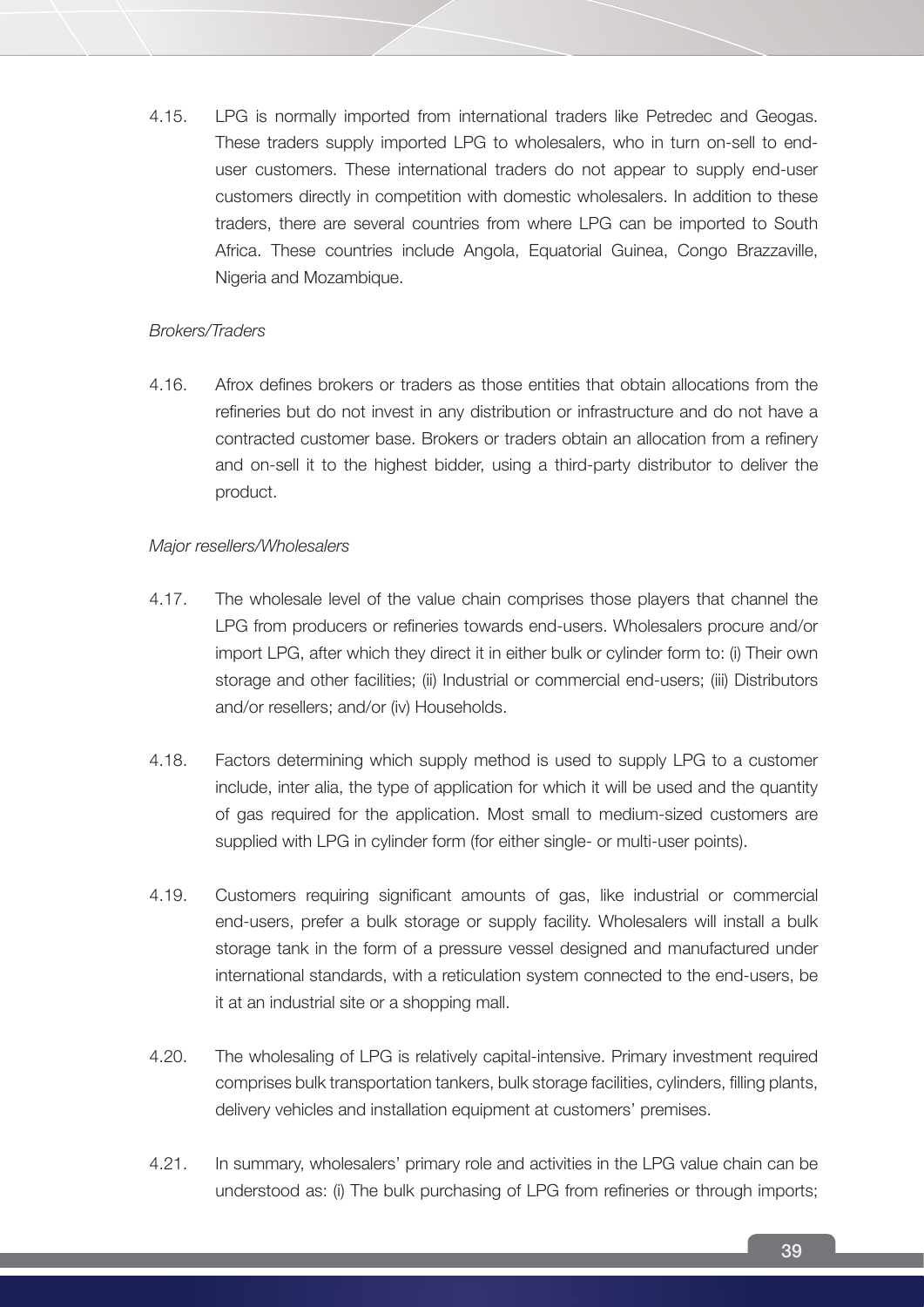(ii) Owning and operating bulk LPG storage facilities; (iii) Owning and operating LPG filling sites and equipment; and (iv) Distributing LPG in branded bulk and/or cylinder form. $[$ 

- 4.22. The relative size of a wholesaler depends on its regional dominance, capital investment, infrastructure and associated logistics.<sup>[366]</sup> The largest players in the wholesale market comprise companies like Afrox, Easigas, Reatile, Totalgaz and Oryx, some of which were previously vertically integrated with LPG producers.<sup>34</sup> These wholesalers' activities are briefly outlined:
	- 4.22.1. African Oxygen Ltd ("Afrox") is a subsidiary of The Linde Group, a global company with headquarters based in Munich, Germany.35 In 2015, Afrox had a level 3 B-BBEE rating<sup>36</sup> with 29.60% black ownership. Afrox is a major wholesaler and distributor of LPG in South Africa with operations in eight provinces (with the exception of the Northern Cape). Afrox is also present in South Africa's neighbouring countries like Namibia, Botswana, Zambia, Zimbabwe, Lesotho and Swaziland. Afrox procures LPG from several domestic refineries (through fixed contracts) including Sasol, Chevron, Engen and Petro SA and imports LPG through the Richard's Bay facility.
	- 4.22.2. Afrox is the largest wholesaler and distributor of LPG in South Africa. It has cylinder-filling plants in 15 major cities throughout South Africa<sup>[<sup>366]</sup> and</sup> actively distributes LPG between bulk sales [%] and cylinder sales [%].[<sup>366]</sup> The biggest Afrox customers are in the  $\mathbb{R}$  and  $\mathbb{R}$  sectors. $\mathbb{R}$
	- 4.22.3. Easigas Proprietary Limited ("Easigas") was a 100% owned subsidiary of Rubis Energie based in France, supplying LPG to customers in Southern Africa. On 8 December 2015, the Commission approved Easigas's acquisition of Reatile Gaz (Pty) Ltd ("Reatile Gaz")<sup>37</sup> altering the ownership structure. Easigas is now 60% and 40% owned by Rubis Energie (France) and Reatile Gaz (South Africa) respectively.<sup>38</sup> Easigas operates as a supplier and distributor of LPG (in both bulk and cylinder form) to distributors, retailers and end-user customers throughout Southern Africa. In 2016, Easigas was certified with a level 5 B-BBEE rating<sup>39</sup> with 28.34% black ownership.

<sup>34</sup> For example, Oryx entered the domestic LPG sector through the acquisition of BPSA's LPG business while Easigas was previously linked to Shell.<br>35 The Linde Group owns 50.47% of Afrox. Refer to Afrox Integrated Report 20 35 The Linde Group owns 50.47% of Afrox. Refer to Afrox Integrated Report 2015, p 6

<sup>36</sup> Refer to Afrox Integrated Report 2015, p 46<br>37 2015 Sep0525 Reatile Gaz was a wholesale 37 2015Sep0525. Reatile Gaz, was a wholesaler and distributor of LPG located in the Gauteng region founded in 2006 as a division of Reatile Energy, a subsidiary of Reatile Group (Pty) Limited. Reatile Group (Pty) Limited is a black economic empowerment investment company founded by Simphiwe Mehlomakulu and Sizwe Hopa with investments in the energy, mining and chemical sectors in South Africa.

<sup>38</sup> Available at http://www.easigas.com/about-us--easigas.html#beecertifiacte. Accessed on 2016.10.27. 39 Available at http://www.easigas.com/assets/certificate---easigas-(pty)-ltd--be8443-s1-020916.pdf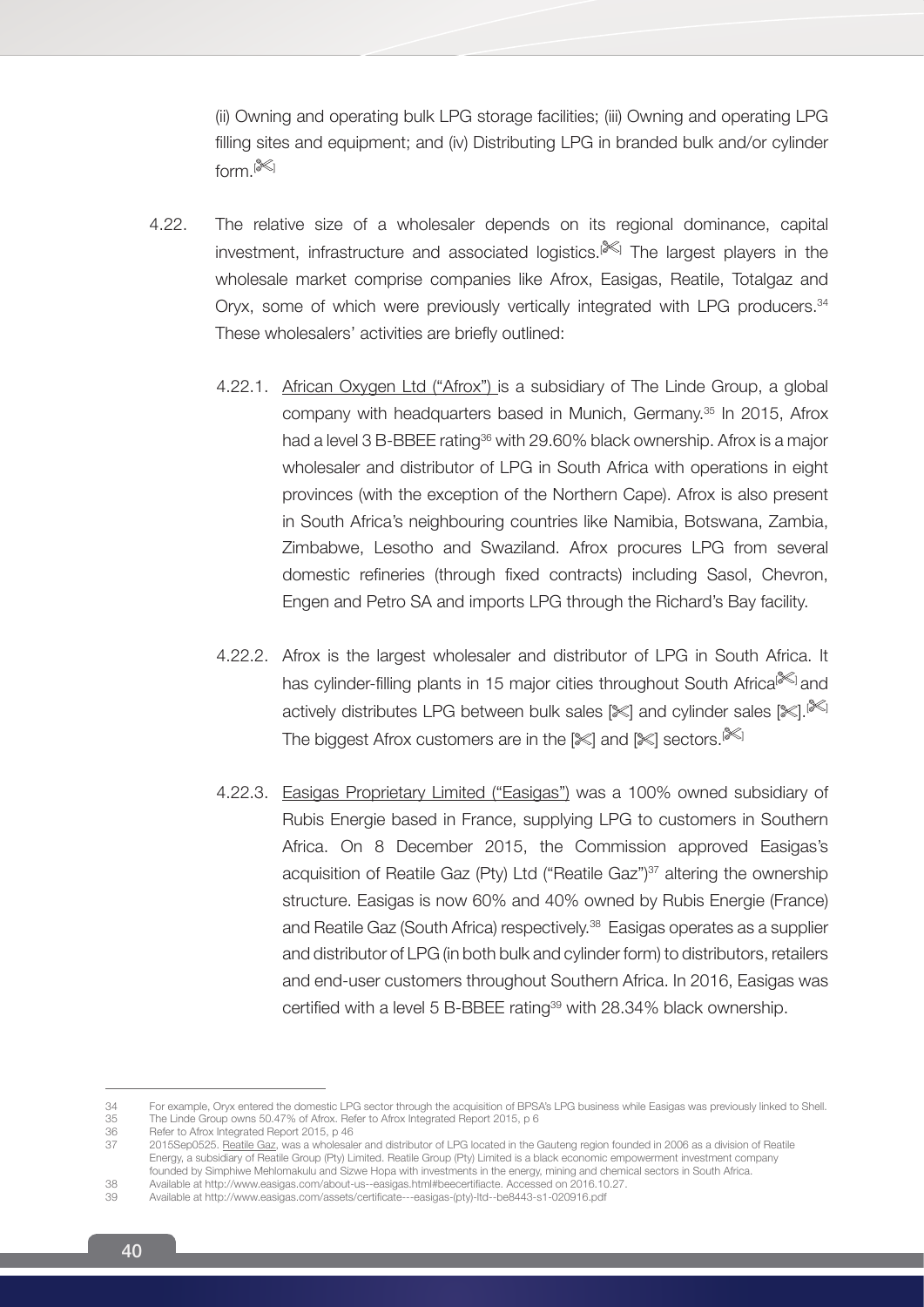- 4.22.4. Easigas is the second biggest wholesaler in the industry by means of its ownership of 24 cylinder-filling plants situated throughout the Southern African region. The company's LPG activity is split between bulk sales [ $\ll$ ] and cylinder sales [ $\llbracket$ .<sup>40</sup>
- 4.22.5. Oryx Oil South Africa ("Oryx") is ultimately controlled by The Addex and Oryx Group based in Malta<sup>[866]</sup> and is the third largest wholesaler in the LPG sector. In 2014, Oryx was a level 2 B-BBEE contributor<sup>41</sup> with  $\ll$  black ownership. Oryx acquired BP SA's LPG business in 2013.<sup>42</sup> The company also acquired Masana's LPG business, which marketed a variety of BP SA's LPG fuels to the business sector, including the supply of LPG to large commercial clients.
- 4.22.6. Oryx has three cylinder-filling plants, one in Gauteng, one in the Eastern Cape and the other in the Western Cape. Oryx supplies LPG in bulk to  $\lll$ distributors nationally that operate Oryx owned cylinder-filling plants.<sup>[36]</sup>
- 4.22.7. Totalgaz Southern Africa (Pty) Ltd ("Totalgaz") is 100% owned by Total Outre-Mer based in France.<sup>43</sup> In 2015, Totalgaz was a level 3 B-BBEE contributor<sup>44</sup> with  $\ll$  black ownership. Totalgaz operates through a network of 13 depots and over  $\mathbb{R}$  independent distributor-run sites. Totalgaz is also active in Botswana and Lesotho.<sup>45</sup> Totalgaz participates in the wholesale, distribution and retail levels of the LPG value chain and supplies LPG to the market mainly through cylinders [%] and the rest through bulk sales [%].<sup>[%]</sup> Totalgaz acquired KayaGas (Pty) Ltd<sup>46</sup> on 11 February 2016.<sup>47</sup>

<sup>40</sup> Who owns Whom report, "Manufacture and distribution of gases via pipelines", May 2014

<sup>41</sup> Oryx submission dated 31 October 2014, para 1.1.3, p 2

<sup>42 2013</sup>May0185<br>43 Totalgaz submi

<sup>43</sup> Totalgaz submission dated 30 April 2015, p 1<br>44 http://www.total.co.za/pro/about-b2b/total-se

<sup>44</sup> http://www.total.co.za/pro/about-b2b/total-southern-africa/totalgaz-south-africa.html. Accessed on 2016.10.27

<sup>45</sup> Totalgaz submission dated 15 April 2016, p 2 – 3

<sup>46</sup> Case number 2015Nov0629<br>47 KavaGas was primarily based

KayaGas was primarily based in the Cape Town region with branches in Pretoria, Johannesburg and Durban. It had a market share of approximately 1% before being acquired by Totalgaz.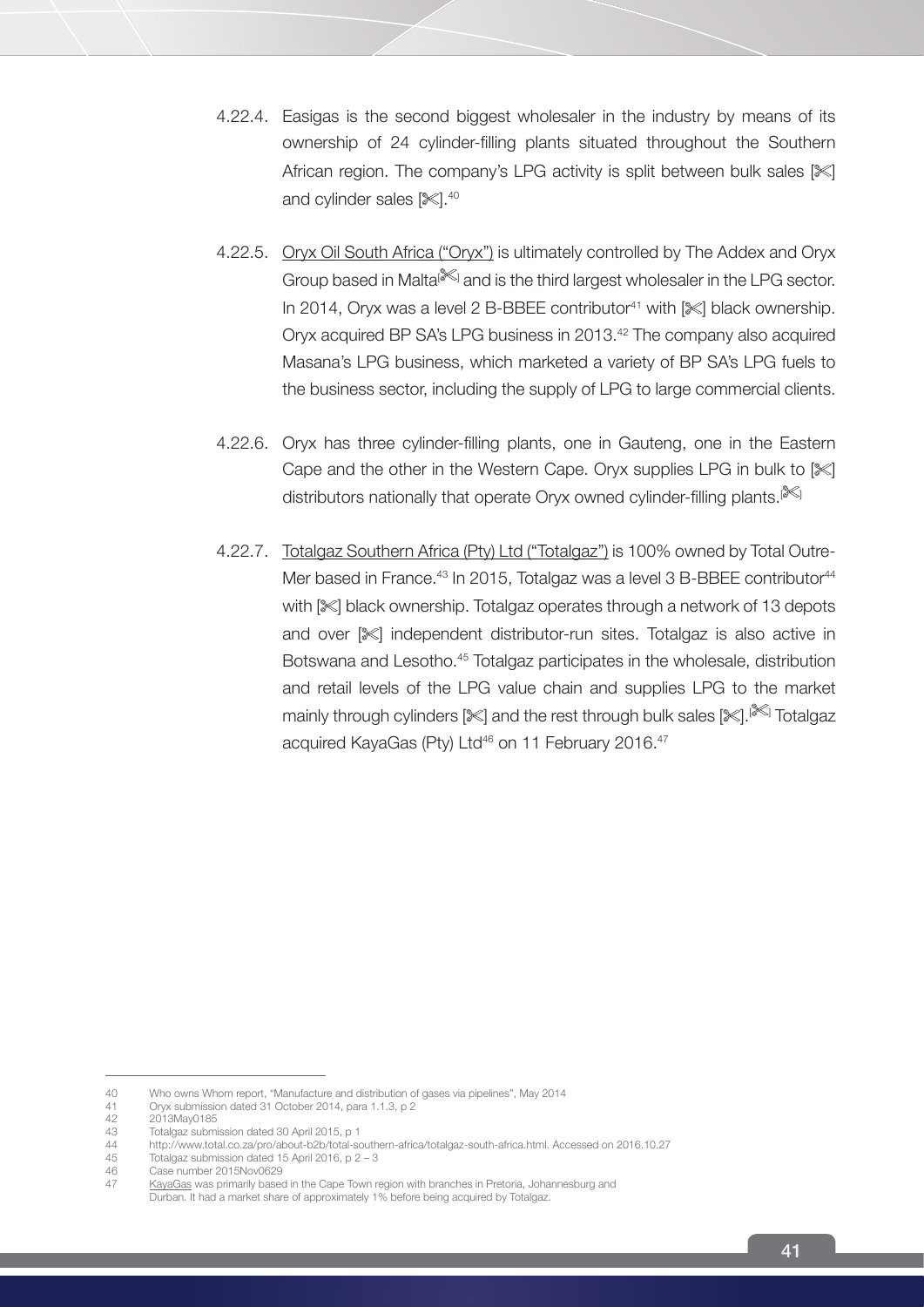- 4.23. There are several smaller players operating in the wholesale segment of the market. Some of the players include Top Gas, Wasaa and Camel Fuels amongst others:
	- 4.23.1. Top Gas (Pty) Ltd ("Top Gas") entered the LPG sector in 2008 and supplies LPG in cylinders to customers in the domestic,  $\mathbb{R}$  and  $\mathbb{R}$  sectors. $\mathbb{R}$ Top Gas is a regional player in Gauteng and parts of North West.
	- 4.23.2. Wasaa Gasses (Pty) Ltd ("Wasaa") is a level 1 B-BBEE company that entered the South African LPG sector in 2008 and established an LPG filling plant in KyaSands in 2010.<sup>48</sup> Wasaa invested in its own LPG tankers, logistic fleet, cylinders, storage tanks and gas cylinder-filling facility to service the domestic,  $[\mathbb{X}]$  and  $[\mathbb{X}]$  customer segments.
	- 4.23.3. Camel Fuels (Pty) Ltd is a level 3 B-BBEE company that supplies and distributes bulk LPG and aviation spirit (avgas) throughout the SADC region.49
- 4.24. Table 3 shows an assessment of wholesaler market shares over time. Afrox is estimated to be the largest wholesaler, closely followed by Easigas. The volumes of Afrox and Easigas have declined during 2013 and 2014 financial years against the 2012 base numbers. On the contrary, volumes of other competitors such Totalgaz, Wasaa have been increasing during the same period. The market shares of KayaGas and Reatile increased prior to their acquisitions by incumbent wholesalers.

<sup>48</sup> Wasaa is active in the broader petrochemicals sector and supplies gas, chemicals,

crude oil and fuels within the petroleum and commodities sectors.

<sup>49</sup> http://www.camelfuels.co.za/about/#1465810116208-209dc6e3-ca18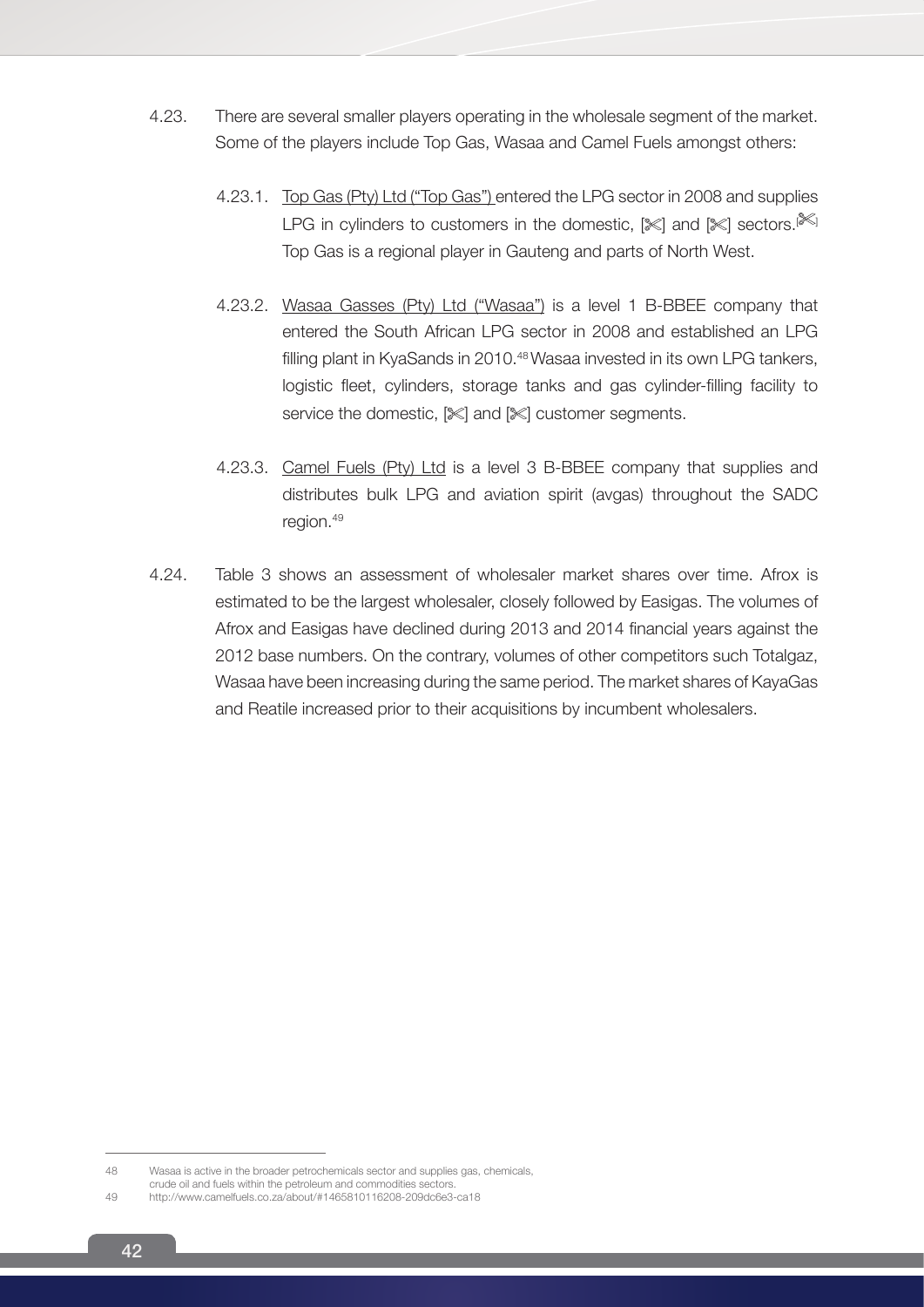| <b>Wholesaler</b> | 2012                     |                 | 2013                   |                          | 2014                   |               |
|-------------------|--------------------------|-----------------|------------------------|--------------------------|------------------------|---------------|
|                   | <b>Volume (tonnes)</b>   | $\frac{0}{0}$   | <b>Volume (tonnes)</b> | $\frac{0}{0}$            | <b>Volume (tonnes)</b> | $\frac{0}{0}$ |
| Afrox             | [‰                       | $30 - 45$       | [※]                    | $35 - 50$                | [≫]                    | $30 - 45$     |
| Easigas           | [≫]                      | $20 - 35$       | $[\mathbb{X}]$         | $20 - 35$                | ≫∏                     | $20 - 35$     |
| Totalgaz          | $[\mathbb{X}]$           | $10 - 25$       | $[\mathbb{X}]$         | $10 - 25$                | $[\mathbb{X}]$         | $10 - 25$     |
| Oryx              | $\overline{\phantom{0}}$ | $\qquad \qquad$ | ≫                      | $0 - 15$                 | ≫                      | $10 - 25$     |
| Reatile           | $[\mathbb{X}]$           | $0 - 15$        | [X]                    | $0 - 15$                 | [X]                    | $0 - 15$      |
| Wasaa             | $[\mathbb{X}]$           | $0 - 15$        | $[\mathbb{X}]$         | $0 - 15$                 | ≫                      | $0 - 15$      |
| KayaGas           | $[\mathbb{X}]$           | $0 - 15$        | $[\mathbb{X}]$         | $0 - 15$                 | $[\mathbb{X}]$         | $0 - 15$      |
| Other             | $[\mathbb{X}]$           | $10 - 20$       | $\mathbb{X}$           | $\overline{\phantom{0}}$ | [≫]                    |               |
| <b>TOTAL</b>      | 394,752                  | 100             | 328,658                | 100                      | 360,307                | 100           |

Table 3: Wholesaler market shares over time (including imports)

*Source: Volume figures from wholesale*

- 4.25. Further segmentation of the wholesaler market shares into bulk and cylinder LPG sales indicates similar trends as observed in Tables 4 and 5. It is also apparent that:
	- 4.25.1. Afrox is the leading wholesaler, regardless of the segment considered; and
	- 4.25.2. Market shares are relatively stable.

Table 4: Estimated wholesaler market shares over time in the bulk segment (including imports)

| <b>Wholesaler</b> | 2012                   |                          | 2013                   |               | 2014                   |                          |
|-------------------|------------------------|--------------------------|------------------------|---------------|------------------------|--------------------------|
|                   | <b>Volume (tonnes)</b> | $\frac{0}{0}$            | <b>Volume (tonnes)</b> | $\frac{0}{0}$ | <b>Volume (tonnes)</b> | $\frac{0}{0}$            |
| Afrox             | [※                     | $30 - 45$                | [≫∏                    | $30 - 45$     | [X]                    | $30 - 45$                |
| Easigas           | [≫]                    | $30 - 45$                | [≫]                    | $30 - 45$     | $\mathbb{X}$           | $20 - 35$                |
| Oryx              | [X]                    | $\overline{\phantom{a}}$ | [≫∏                    | $0 - 15$      | [≫]                    | $0 - 15$                 |
| Reatile           | $[\mathbb{X}]$         | $0 - 15$                 | ⊠ן                     | $0 - 15$      | $[\mathbb{X}]$         | $0 - 15$                 |
| Totalgaz          | [X]                    | $0 - 15$                 | ⊠ן                     | $0 - 15$      | [≫]                    | $0 - 15$                 |
| Wasaa             | [X]                    | $0 - 15$                 | ⊠ן                     | $0 - 15$      | $[\mathbb{X}]$         | $0 - 15$                 |
| KayaGas           | ≫                      | $0 - 15$                 | [≫]                    | $0 - 15$      | [≫]                    | $0 - 15$                 |
| Other             | $[\mathbb{X}]$         | $10 - 20$                | $[\mathbb{X}]$         |               | $[\mathbb{X}]$         | $\overline{\phantom{a}}$ |
| <b>TOTAL</b>      | 266,131                | 100                      | 216,254                | 100           | 241,414                | 100                      |

*Source: Volume figures from wholesalers*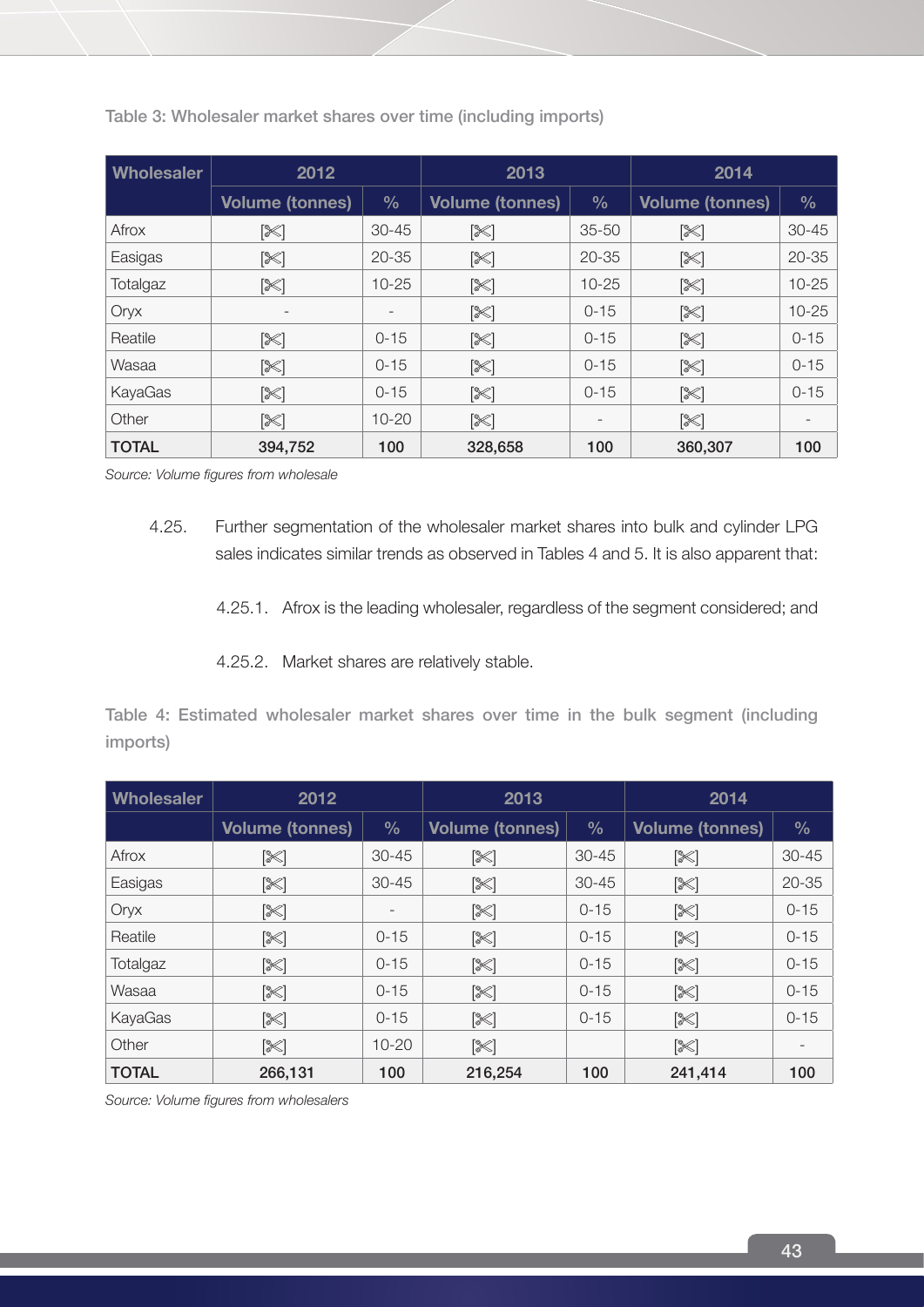Table 5: Estimated wholesaler market shares over time in the cylinder segment (including imports)

| <b>Wholesaler</b> | 2012                   |               | 2013                   |                          | 2014                   |                          |
|-------------------|------------------------|---------------|------------------------|--------------------------|------------------------|--------------------------|
|                   | <b>Volume (tonnes)</b> | $\frac{0}{0}$ | <b>Volume (tonnes)</b> | $\frac{0}{0}$            | <b>Volume (tonnes)</b> | $\frac{9}{6}$            |
| Afrox             | $[\mathbb{X}]$         | $35 - 50$     | [X]                    | 40-60                    | $[\mathbb{X}]$         | $35 - 45$                |
| Totalgaz          | $[\mathbb{X}]$         | $15 - 25$     | $\mathbb{X}$           | $15 - 25$                | $[\mathbb{X}]$         | $15 - 25$                |
| Easigas           | [≫]                    | $15 - 25$     | [≫]                    | $15 - 25$                | [≫]                    | $15 - 25$                |
| Oryx              | $[\mathbb{X}]$         |               | $[\mathbb{X}]$         | $0 - 15$                 | $[\mathbb{X}]$         | $0 - 15$                 |
| KayaGas           | [≫]                    | $0 - 15$      | [≫∏                    | $0 - 15$                 | $[\mathbb{X}]$         | $0 - 15$                 |
| Reatile           | $[\mathbb{X}]$         | $0 - 15$      | <b>13K</b>             | $0 - 15$                 | $[\mathbb{X}]$         | $0 - 15$                 |
| Wasaa             | [≫]                    | $0 - 15$      | [≫]                    | $0 - 15$                 | [≫]                    | $0 - 15$                 |
| Other             | $\mathbb{K}$           | $10 - 20$     | $\mathbb{X}$           | $\overline{\phantom{a}}$ | $[\mathbb{X}]$         | $\overline{\phantom{a}}$ |
| <b>TOTAL</b>      | 128,621                | 100           | 112,404                | 100                      | 118,893                | 100                      |

*Source: Volume figures from wholesalers*

4.26. An analysis of the distribution of sales to customer groups by the major resellers reveals  $\mathbb{R}$  and  $\mathbb{R}$  achieve the majority of their LPG revenue through direct sales to end-users.  $[$ 

Figure 15: Relative distribution of sales to customer groups for the period 2011–2014



Source:  $[\mathbb{X}]$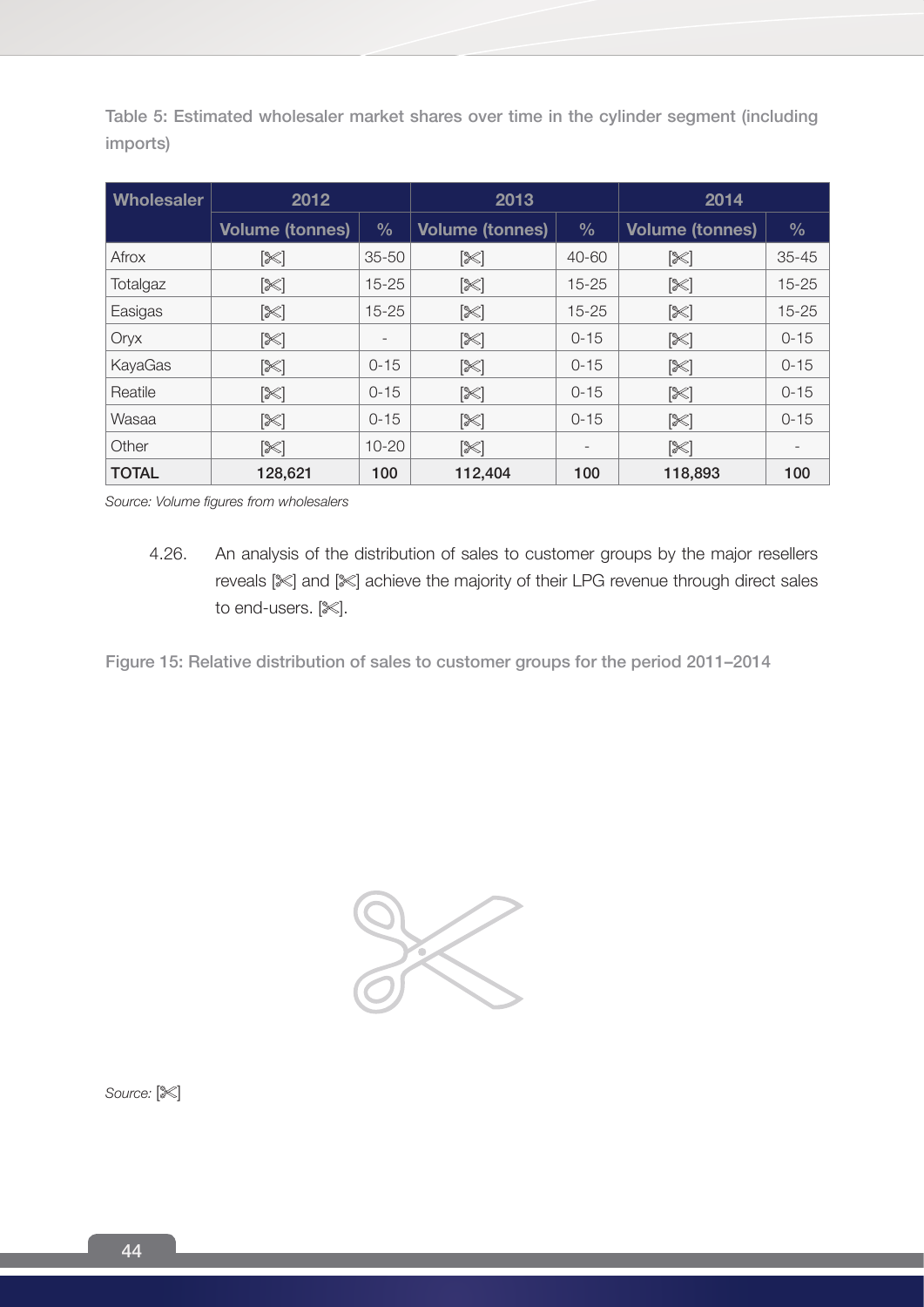4.27. In addition to supplying domestic customers, wholesalers also export LPG procured from domestic refineries. Most wholesalers export LPG into the Southern African Development Community ("SADC") region, to countries like Zimbabwe, Namibia, Botswana, Zambia, Mozambique, Lesotho and Swaziland. Wholesalers wishing to export to these countries are faced with several regulatory hurdles. Wholesalers  $\mathbb{K}$ indicated that factors like the availability of LPG in South Africa, access to appropriate long-distance logistics, and export permits required by the International Trade Administration Commission ("ITAC") and the DoE impede the ability of wholesalers to penetrate external markets. In addition to naming these structural barriers to exporting, wholesalers also referred to loss of investment due to theft of cylinders as a factor that curbs exports. Table 6 shows the volumes of LPG exported by various wholesalers.

| Years | <b>Annual LPG exported (tonnes)</b> |
|-------|-------------------------------------|
| 2010  | 2584                                |
| 2011  | 3 2 2 5                             |
| 2012  | 14 528                              |
| 2013  | 16 902                              |
| 2014  | 33 450                              |

Table 6: Aggregate LPG export volumes (tonnes), 2010–2014

*Source: Department of Energy (www.energy.gov.za), accessed 02 December 2015*

4.28. One of the new entrants into the LPG market, Wasaa, supplies most of the LPG it procures to the export market. In 2013 Wasaa exported [between 50-70%] of its LPG supply, although this declined to [between 20-40%] in 2014. The second largest exporter was Reatile, with exports accounting for [between 10-30%] of its supply in 2013 and [between 10-20%] in 2014. Afrox's exports as a percentage of its total LPG supply decreased slightly from [between 10-20%] in 2013 to [between 10-20%] in 2014. Easigas exported [between 10-20%] of its LPG in 2014. Figure 16 captures the portion of each LPG wholesaler's total supply exported in 2013 and 2014.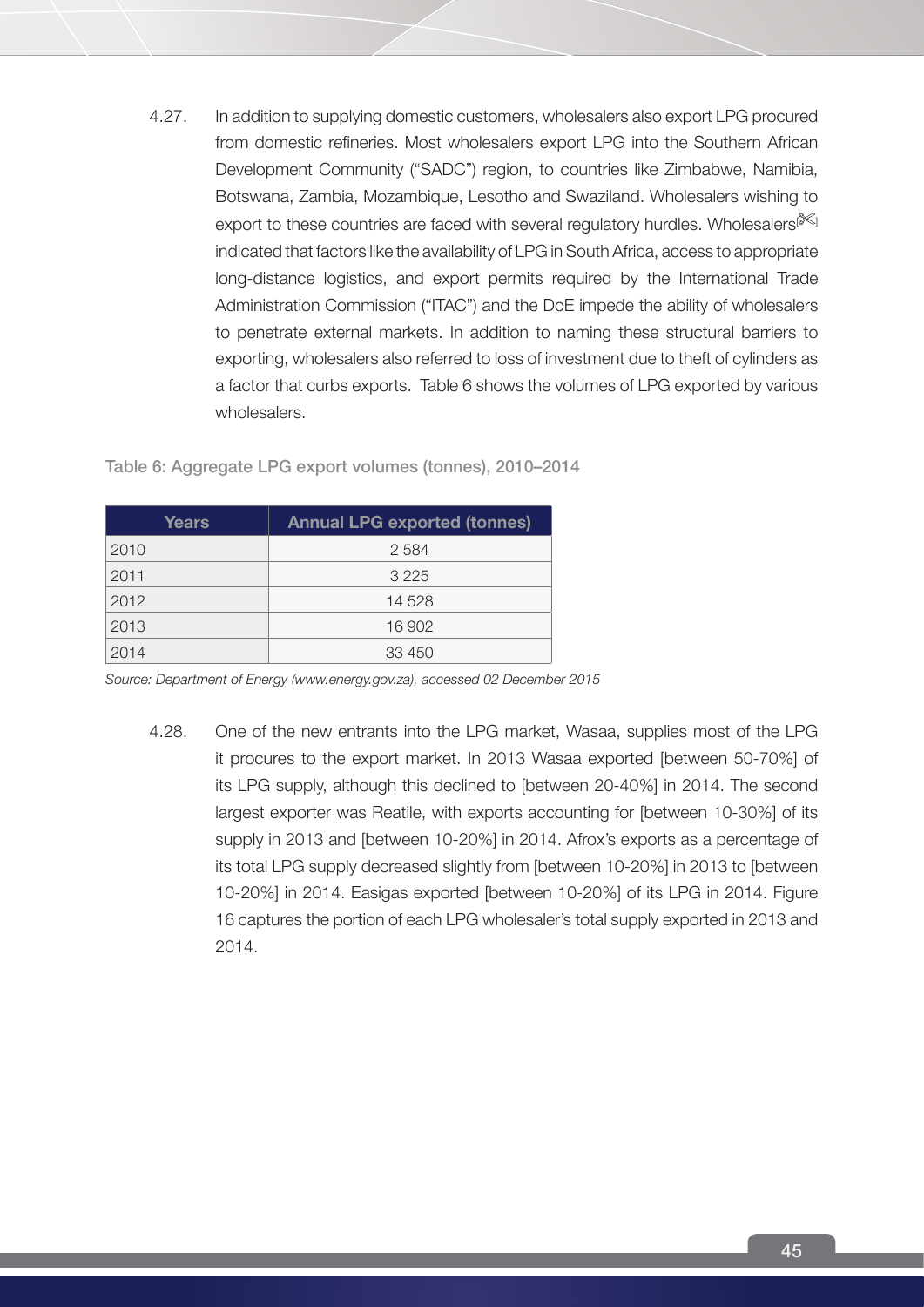Figure 16: Wholesalers' exports as a percentage of their total LPG supply



*Source: Wholesalers' information request, March 2015 submission* 

4.29. As stated earlier, wholesalers make provision to supply the domestic market. Despite their penetration of the SADC countries, wholesalers' total exports declined in 2014, likely because of LPG supplies that would have gone to the SADC countries being reverted to the South African market in response to domestic LPG shortages. Some wholesalers, like [ $\mathbb{X}$ ], indicated that they only export LPG once domestic demand is met and that the availability of local supply plays a crucial role in export volumes. Another factor considered by wholesalers was the relatively higher price received in the export market.

#### *Distributors/Resellers*

4.30. Distributors/Resellers comprise market participants selling LPG to an end-user. In an effort to reach the vast network of customers to be serviced, wholesalers appoint distributors to act as their agents. Distributors like Sims Gas, Kulani Gas and The Gas Guy are exclusively contracted to wholesalers, forming an extension of the wholesalers' route to market. Wholesalers generally make certain investments in the operations of the distributors or resellers. Some distributors bear all costs related to the supply and distribution of LPG to customers, relying on the wholesale supplier for LPG product and cylinders only.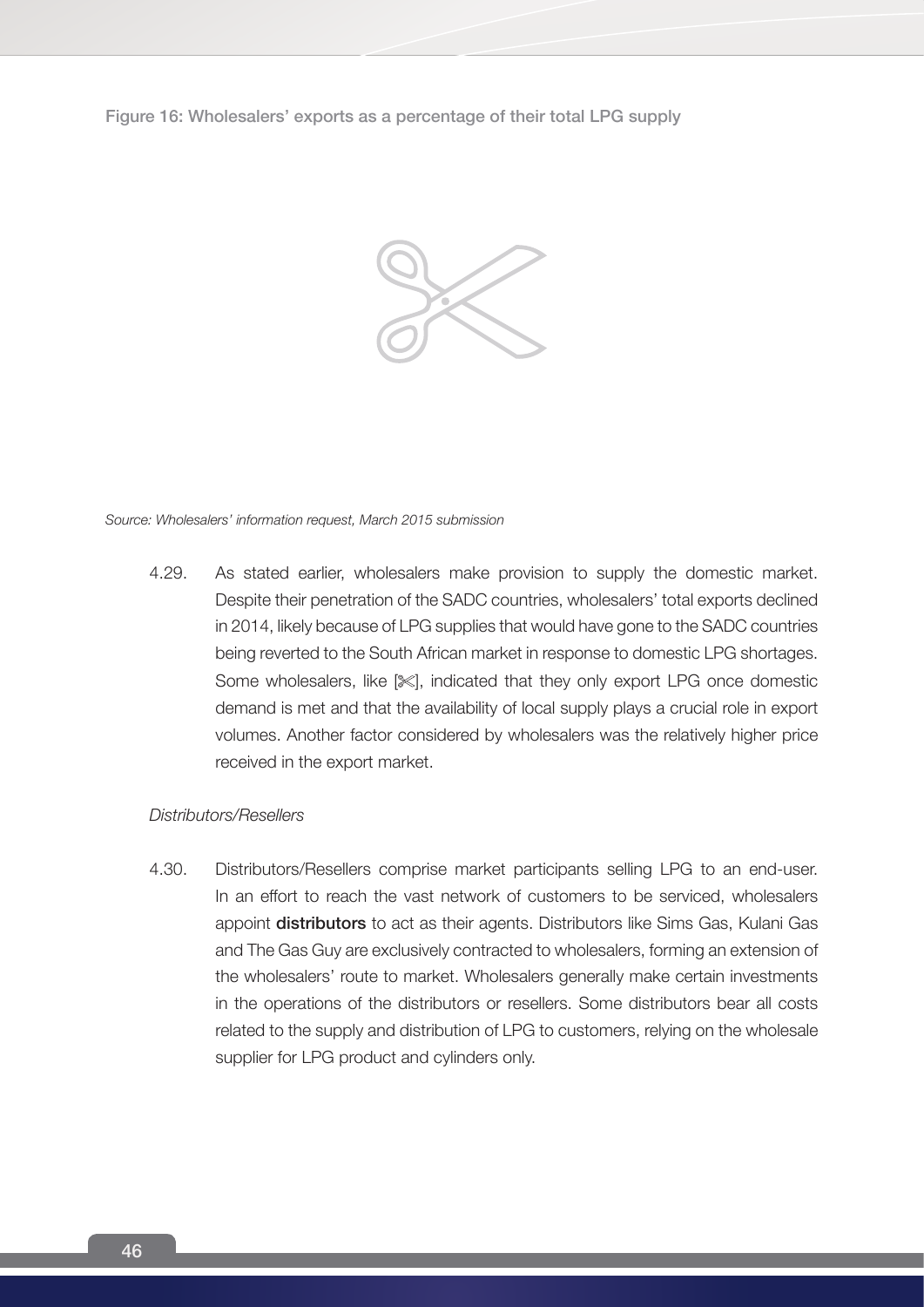## *Retailers*

- 4.31. Some retailers procure LPG in bulk to fill cylinders.<sup>50</sup> Most offer LPG as part of a much broader product offering and rely on the large wholesalers for equipment, cylinders and logistical support.
- 4.32. According to the DoE, there are an estimated 452 retailers in the form of fuel stations and 4 000 smaller dealers that sell LPG from informal shops and trading stores.<sup>51</sup> Given the diverse range of retailers, it seems appropriate to categorise them according to type of outlet, namely filling stations, and hardware and camping shops.
	- 4.32.1. Filling stations. Most filling stations offer refilling services to LPG customers. According to CADAC, customers are encouraged to take their cylinders to dealers who have been pre-approved by the LPG Safety Association of Southern Africa ("LPGSASA") only to ensure that their cylinders are filled safely.
	- 4.32.2. Hardware and camping stores. This category of retailer includes all shops (like MICA) with a hardware or camping division. These companies may choose to carry a specific LPG brand or a range of LPG brands. Given their stocking of more than just gas cylinders, it is customary to find a variety of brands. For instance, MICA offers a range of brands that include CADAC, Alva, Agrinet and Easigas.
- 4.33 Some retailers and distributors have filling facilities and can receive bulk product from wholesalers.<sup>[366]</sup> These market participants are usually contracted to a wholesaler maintaining ownership of the filling equipment, and supplying its own branded cylinders.[<sup>366]</sup> These retailers and distributors do not sell LPG under their own brand name.
- 4.34. This level of the value chain is thought to act as a key channel to household endusers.

<sup>50</sup> Thus the inclusion of wholesalers: wholesalers have their own retail arm and do some distribution themselves but also use distributors.<br>51 Department of Energy (2013) Transformation of the Gas Sector Presentation by Chi 51 Department of Energy (2013), Transformation of the Gas Sector. Presentation by Chief Director: Hydrocarbons Policy dated 13 August 2013.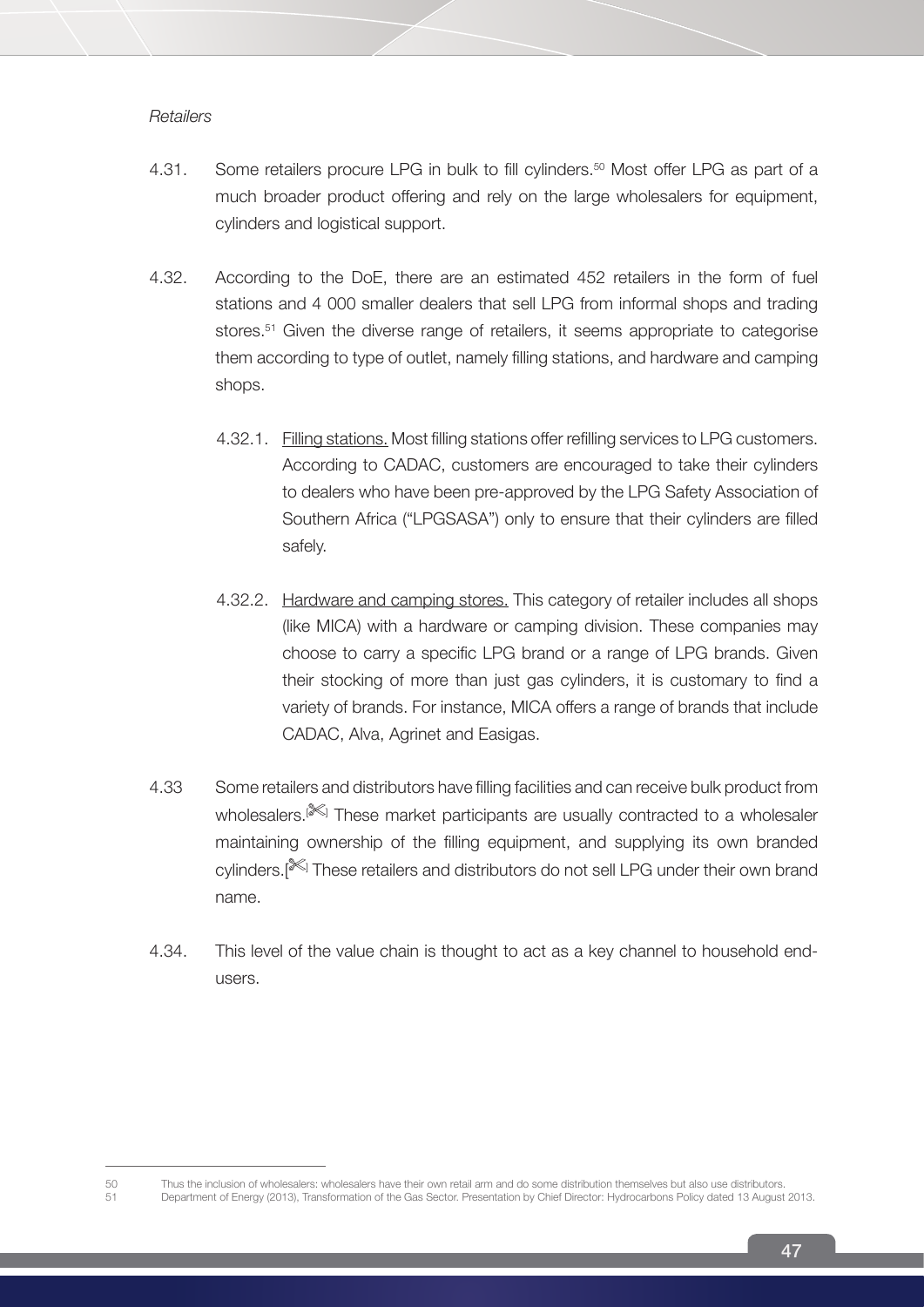## *End-users*

- 4.35. End-users can broadly be classified as industrial/commercial users or domestic (household) users. LPG is supplied to these end-users in either bulk or cylinder form, depending on the customer's requirements. Industrial/Commercial users of LPG in South Africa account for approximately 85% of consumption, while domestic (household) users consume the remaining  $15\%$ .<sup>[ $\ll 1$ </sup>]
- 4.36. Industrial/Commercial users mostly run operations that require LPG as an input into their production process. Most wholesalers install and maintain the infrastructure (tanks, equipment etc.) at these users' premises. Industrial customers also use cylinders depending on what their demand and physical space requirements are. Importantly, the price is negotiated between industrial/commercial users and wholesalers and is not regulated as in the case of LPG sold to households. Pricing regulation is elaborated on in Section 8.
- 4.37. Amongst household users, LPG use is still limited. According to many stakeholders, this is largely due to the concerns households have about the safety of LPG in their homes. Given the benefits of LPG and the electricity crisis facing South Africans, LPG represents a reliable energy alternative. A comprehensive analysis of household consumers' LPG consumption trends is provided in the following section.

## **LPG distribution channels**

- 4.38. The distribution of LPG takes place in two forms, namely through cylinders and through bulk tanks. Submissions received from market participants indicate their choice of bulk or cylinder depends on the application, volume consumed and the cost.
- 4.39. To determine demand-side substitutability (to what extent customers can switch from bulk to cylinders and vice versa), information was gathered on the volumes of LPG they require and on the cost factors unique to the supply of bulk and cylinder LPG relative to one another. Market participants were also asked questions about the cost of switching between the two; about the periods for effective switching; and about their willingness and ability to switch in response to a price increase. Customers' responses were then considered in light of their volume requirements; the cost of switching; and the period involved in switching.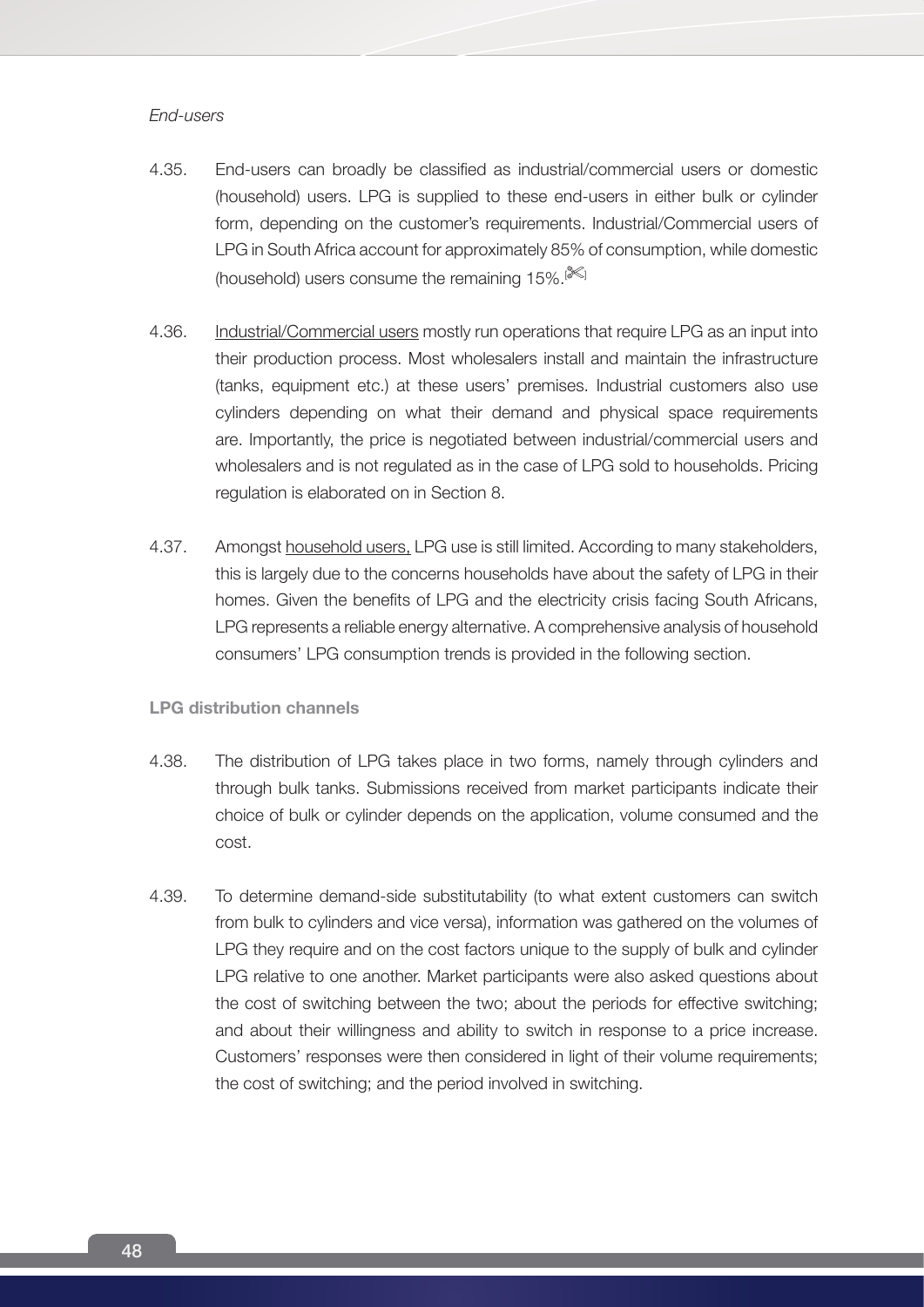- 4.40. Regarding demand substitutability, volume requirements and cost differences emerged as the salient factors determining the willingness and ability of LPG endusers to substitute between LPG supplied in bulk format as opposed to LPG supplied in cylinder format.
- 4.41. For Puregas (Pty) Ltd ("Puregas"), their application of LPG differs depending on the scale or quantity required. According to Puregas, switching from bulk LPG to cylinder LPG would not be practical as bulk users normally use quantities that would be difficult to supply in cylinders. This view is shared by Anglo American Platinum Limited ("Anglo American"), an end-user customer of bulk LPG. Anglo American indicated that its volume usage of LPG is too high<sup>[\*</sup> for it to switch to using cylinder LPG.<sup>[ $\ll$ ]</sup> Similarly,  $\ll$ ] stated that as it consumes [between 2 000 to 3 000] tonnes of LPG per month, switching to LPG in cylinders would not be a practical solution to its requirements.52 To substitute [between 2 000-3 000] tonnes of bulk LPG,  $\ll$  would need to procure [between 41 000 to 62 500] units of 48 kg cylinders (the largest available).
- 4.42. **[** $\ll$ **]** stated that the cost structures of using bulk as opposed to cylinder LPG are also significantly different. Cylinders attract significant additional costs for labour, distribution, capital outlay on cylinders, maintenance of cylinders, filling premises and plant. Puregas stated that the cost of switching from one form to the other was difficult to estimate. Concerning the period, it could take six to 12 months.<sup>53</sup>
- 4.43. In addition to the MRGP and primary transport costs, cylinder customers carry more costs than those borne by bulk customers. According to Totalgaz, additional costs to be borne by a cylinder LPG distributor include those of the amortised cylinder and filling equipment, a wholesale margin, secondary transport costs from the refinery to the wholesaler's filling depot, along with insurance and maintenance costs on large equipment. Similarly, retailer customers need to factor in the costs of secondary transport, cylinder and filling equipment amortisation and a wholesale margin. End-user customers end up bearing the same costs as a retailer but with the addition of a retail margin. $[$ <sup> $\ll 1$ </sup>
- 4.44. Regarding supply-side substitution (to what extent suppliers can switch from supplying bulk to cylinders and vice versa), the following factors were analysed: Cost to supply bulk as opposed to cylinder LPG; whether there is any difference in the product; and whether or not all wholesalers supply both bulk and cylinder LPG.

<sup>52 \ \ \,</sup> response to information request, 26 October 2016

<sup>53</sup> Puregas (Pty) Ltd, response to information request, 20 October 2015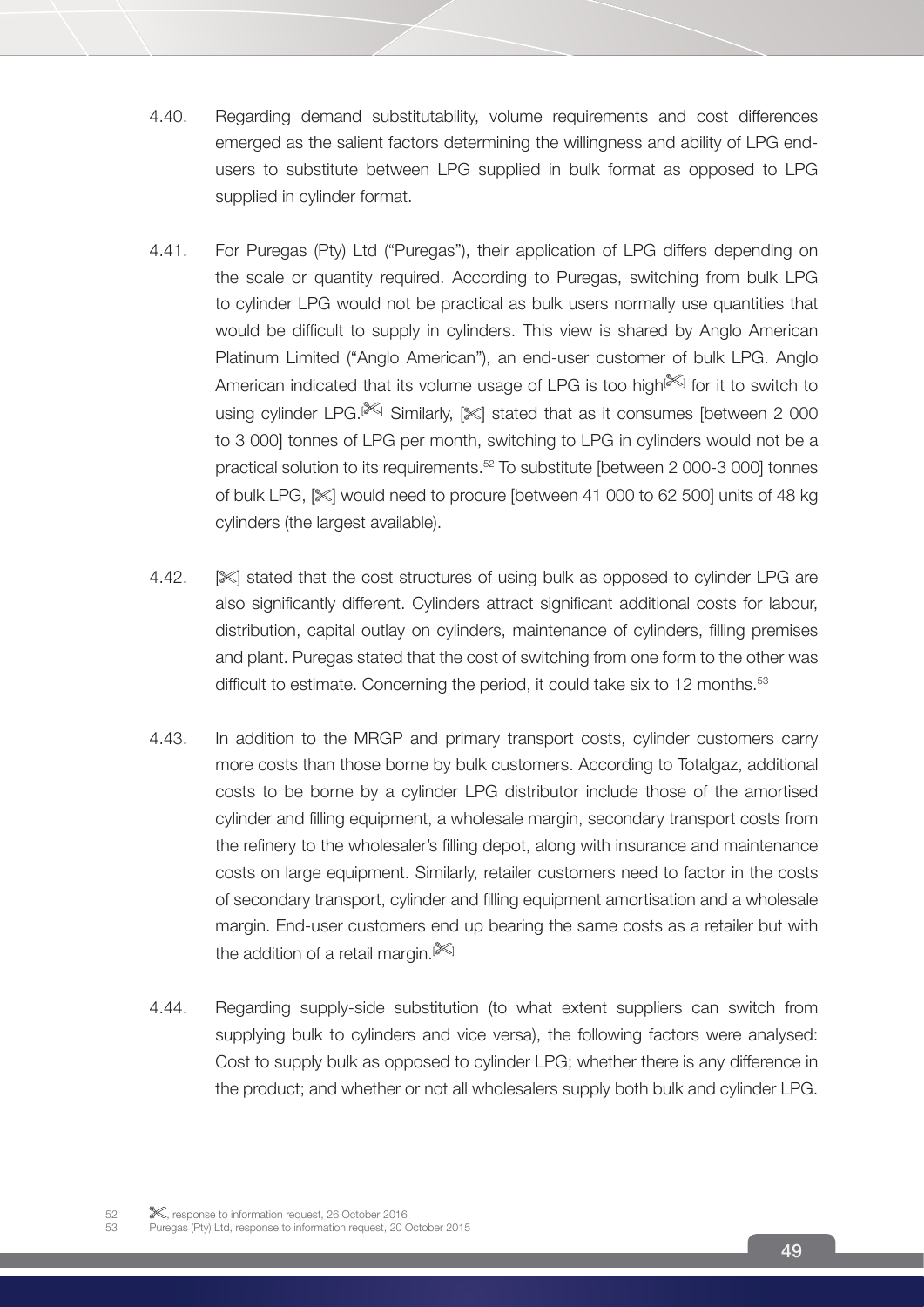*Cost to supply bulk LPG as opposed to cylinder LPG*

- 4.45. The costs involved in supplying LPG in bulk as opposed to supplying it in cylinder form are considered. The additional cost to set up a cylinder operation once a supplier is already supplying bulk LPG is approximately R1 million.<sup>[XXS]</sup> Although the cost of transporting the LPG from the refinery to the wholesaler's depot is the same, there are additional costs in getting the LPG into the cylinders. These include the cost of laying out the necessary capital to procure the cylinders, for filling the cylinders, and for transporting the cylinders from the depot to clients. $[8]$
- 4.46. According to  $\ll 1$ , the main difference between supplying LPG in bulk as opposed to supplying it in cylinders is cost-related, more specifically, transportation costs, filling fees and the depot operating costs. Other differences relate to the type of equipment needed (manifold as opposed to bulk tanks, vaporizers and piping). In terms of supplying cylinders rather than bulk, the barriers to entry include contractual obligations, the availability of cylinders and supply, and cylinder transportation costs.  $\mathbb{R}$  Further, the supply chain required to distribute cylinder LPG is more complex than that required for bulk. ${}^{[\!\!|\mathcal{K}]\!\!|\,}$  It is simpler to distribute bulk, as the LPG is taken from the refinery and distributed directly to the customer. Most of the LPG wholesalers use outsourced vehicles for the delivery of LPG to bulk customers.
- 4.47. The period for switching from the supply of bulk LPG to the supply of cylinder LPG ranges between one month and a year.  $\mathbb{R}$  estimates the period to be 6 to 12 months, depending on factors such as, how long it takes to set up the filling plant and to comply with NERSA requirements, by-laws and environmental requirements.<sup>[1</sup>] I while [ $\ll$ ] estimates the period to be approximately one month.[ $\ll$ ] According to [ $\%$ ], the time frame for gaining entry into the cylinder market should be calculated based on the time it would take to obtain the necessary approvals, for example, performing an environmental impact assessment ("EIA") for filling plants; carrying out the required major hazard installation ("MHI"); and obtaining approval from the local authorities. The lead times for procuring the necessary capital equipment and related installation time must also be taken into account.<sup>[ $\%$ ]</sup> [ $\%$ ] estimated that the period would be approximately six to eight months. This includes the lead-time for cylinder purchases; acquiring the necessary equipment; completing MHI, EIA and achieving NERSA compliance; and raising capital for the installation costs.<sup>[36]</sup>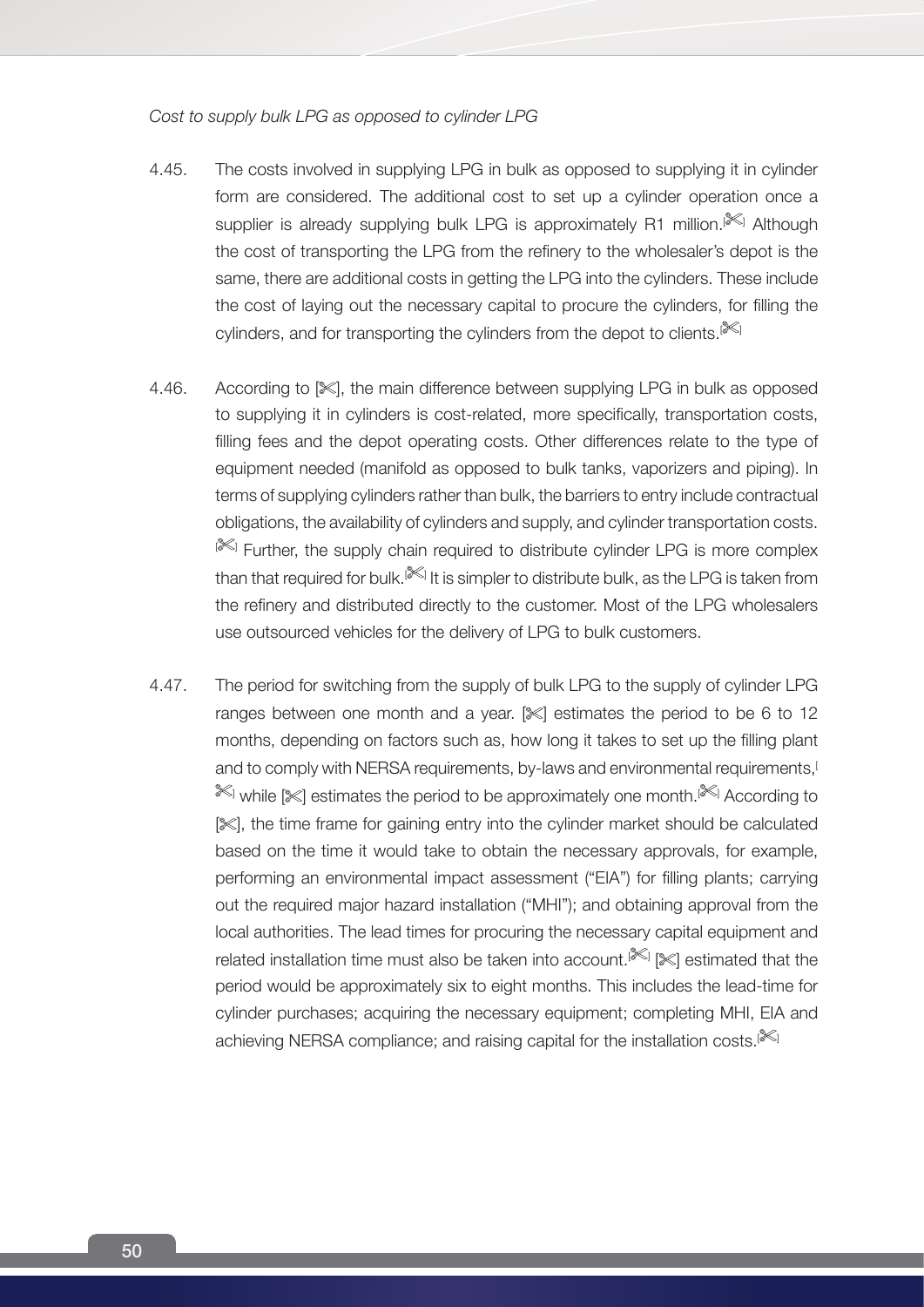- 4.48. When questioned about their willingness to switch between supplying LPG in the two different forms,  $[\mathbb{X}]$  and  $[\mathbb{X}]$  submitted that the increase in cost would be transferred to the customer as far as possible.<sup>[ $\lll$ </sup>] When this was no longer possible, they would decide whether to stop supplying LPG completely or to switch to supplying LPG in cylinder form.<sup>[366]</sup> Similarly, [366] submitted that it would not switch to only supplying LPG in cylinder form but would rather pass the cost on to its customers.<sup>[ $\ll$ ]</sup> [ $\ll$ ] submitted that it would not switch, because its strategy is to stay competitive in both markets.<sup>[ $\llbracket \llbracket \llbracket \llbracket$  submitted that in applications where it</sup> is technically possible to supply using cylinders (not large-demand applications), it would switch from supplying bulk. $\mathbb{R}$
- 4.49. The four major players in the market Afrox, Easigas, Oryx and Totalgaz and smaller players such as Reatile, Kayagas and Wasaa supply in both bulk and cylinder form. This indicates a wholesaler needs to supply LPG in both forms to be competitive in the LPG market.

**Pricing comparison between LPG and alternative energy sources for low income households**

- 4.50. Table 7 provides a comparison of energy prices, efficiency and cost for cooking for the low-income residential market. As may be observed, electricity per kWh is the most affordable energy source in terms of both price and cost to cook, while LPG is the most expensive cooking fuel for low-income households.
- 4.51. Low-income households with limited disposable income rely on subsidies from government for energy under the Free Basic Energy ("FBE") Programme. The FBE programme is targeted at poor households and aims to provide sufficient energy for basic lighting, heating and cooking. The levels of service are 50kWh per household per month for consumers on a grid-based system.54 However, for households without electricity access, LPG is an important source of clean energy. The Commission is of the view that government should consider subsiding LPG prices or providing some incentives for poor households as part of the Free Basic Energy programme.

54 Department of Energy. Free Basic Energy. Available from www.energy.gov.za/files/faqs/faqs\_freebasic.html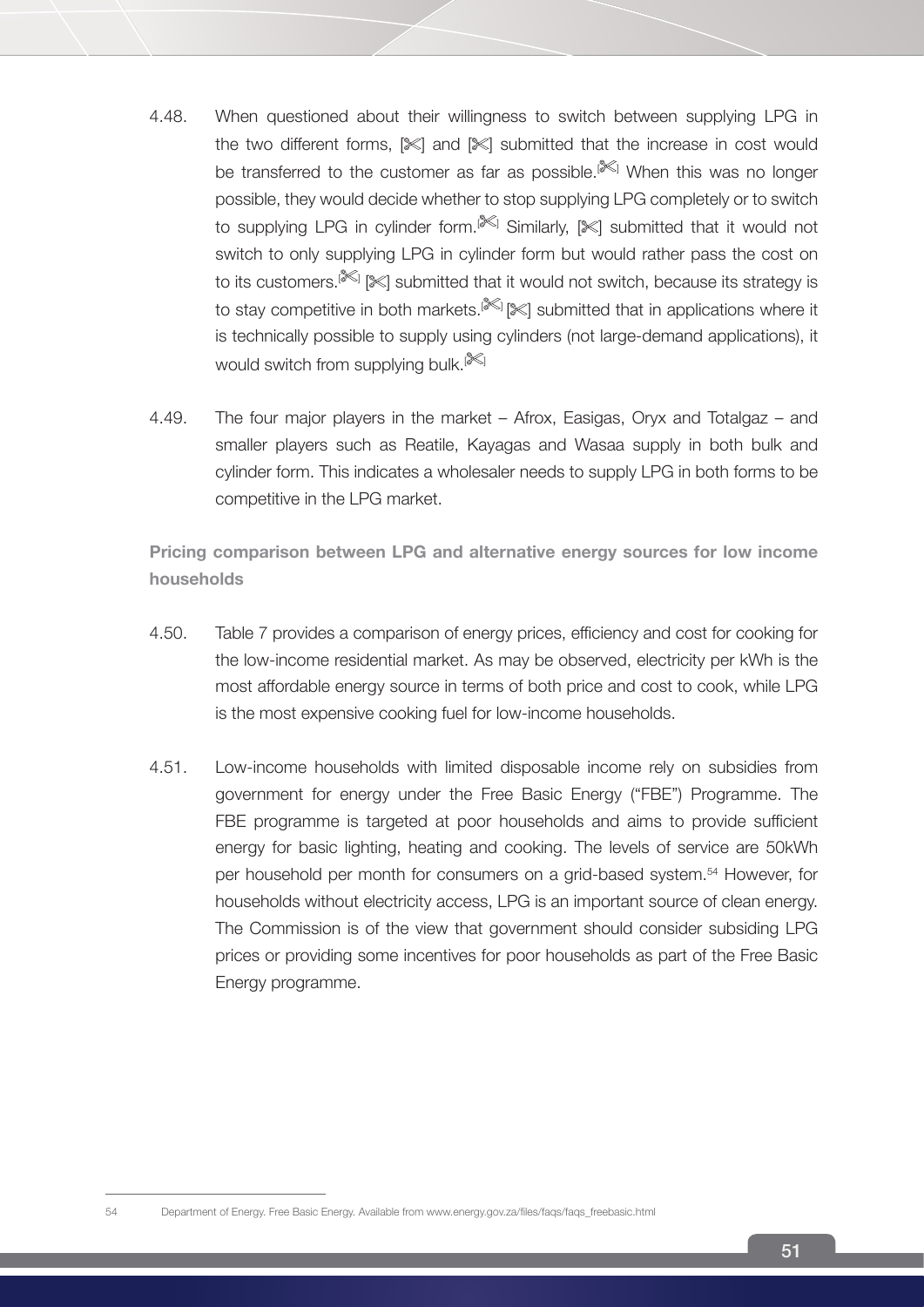| <b>Energy</b><br>source    | <b>Regulated price</b> |                  |                    | <b>Cooking appliance</b><br>efficiency (%) <sup>106</sup> |               | <b>Cost to</b><br>cook |  |
|----------------------------|------------------------|------------------|--------------------|-----------------------------------------------------------|---------------|------------------------|--|
|                            | Litre/kg/kWh           | Per GJ           | Per kWh            |                                                           |               | Per kWh                |  |
| Paraffin (retail)          | R8,47/L                | R <sub>227</sub> | R <sub>0</sub> ,82 | 47%                                                       | Pump type     | R <sub>1</sub> ,72     |  |
| LPG (retail)               | R20,69 / kg            | R431             | R <sub>1</sub> ,55 | 54%                                                       | Single burner | R <sub>2</sub> ,85     |  |
| Electricity <sup>109</sup> | R0.95 /kWh             | R <sub>264</sub> | R <sub>0</sub> ,95 | 75%                                                       | Electric coil | R <sub>1</sub> ,27     |  |

Table 7: Comparison of energy sources for cooking in low income households

Source: Department of Energy and WLPGA

4.52. These findings are different to those submitted by NERSA (Table 8) showing LPG is a cheaper energy source compared to paraffin, but is substantially more expensive than electricity for low income households (households that consume between 51 – 350 kWh).

Table 8: Price and efficiency comparison of energy sources in low income households (2014)

| Fuel cost to heat two litres of water to boiling point in a pot |                          |              |                   |              |         |                    |  |  |
|-----------------------------------------------------------------|--------------------------|--------------|-------------------|--------------|---------|--------------------|--|--|
| <b>Fuel Type</b>                                                | <b>Fuel used to boil</b> |              | <b>Fuel Price</b> |              | Cost to | <b>Deviation</b>   |  |  |
|                                                                 | <b>Amount</b>            | <b>Units</b> | <b>Unit price</b> | <b>Units</b> | boil    | from LPG<br>as $%$ |  |  |
| Paraffin regulated max<br>sales price (30 Sep 2014)             | 0.0374                   | kg           | 9.71              | R/I          | 0.971   | 139,43%            |  |  |
| LPG regulated max sales<br>price (30 Sep 2014)                  | 0,0273                   | kg           | 23,51             | R/kg         | 0,6964  | 100.00%            |  |  |
| Eskom home light Block<br>2 [51 - 350 kWh] (2014)               | 0,4381                   | <b>kWh</b>   | 0,9641            | R/kWh        | 0,4224  | 60,65%             |  |  |
| Eskom HomePower 4<br>[>600kWh] (2014)                           | 0,4381                   | <b>kWh</b>   | 1,6251            | R/kWh        | 0.712   | 102,23%            |  |  |

*Source: NERSA submission dated 4 November 2014*

**Guidance from previous Commission investigations**

# 4.53. The Commission noted in the Sasol/Engen matter<sup>56</sup> that:

*"LPG could possibly be substituted with other energy sources such as natural gas, coal, heavy and light fuel oil, electricity, paraffin and diesel. For LPG to be substituted*  with natural gas the (bulk industrial) users must be close to a pipeline. Hence,

<sup>55</sup> WLPGA. 2009. LP Gas: Efficient Energy for a Modern World.

Note: Percentages based on energy used per energy source to boil 1 litre of water based on efficiencies observed in India.

<sup>56</sup> Case number 2004Nov1304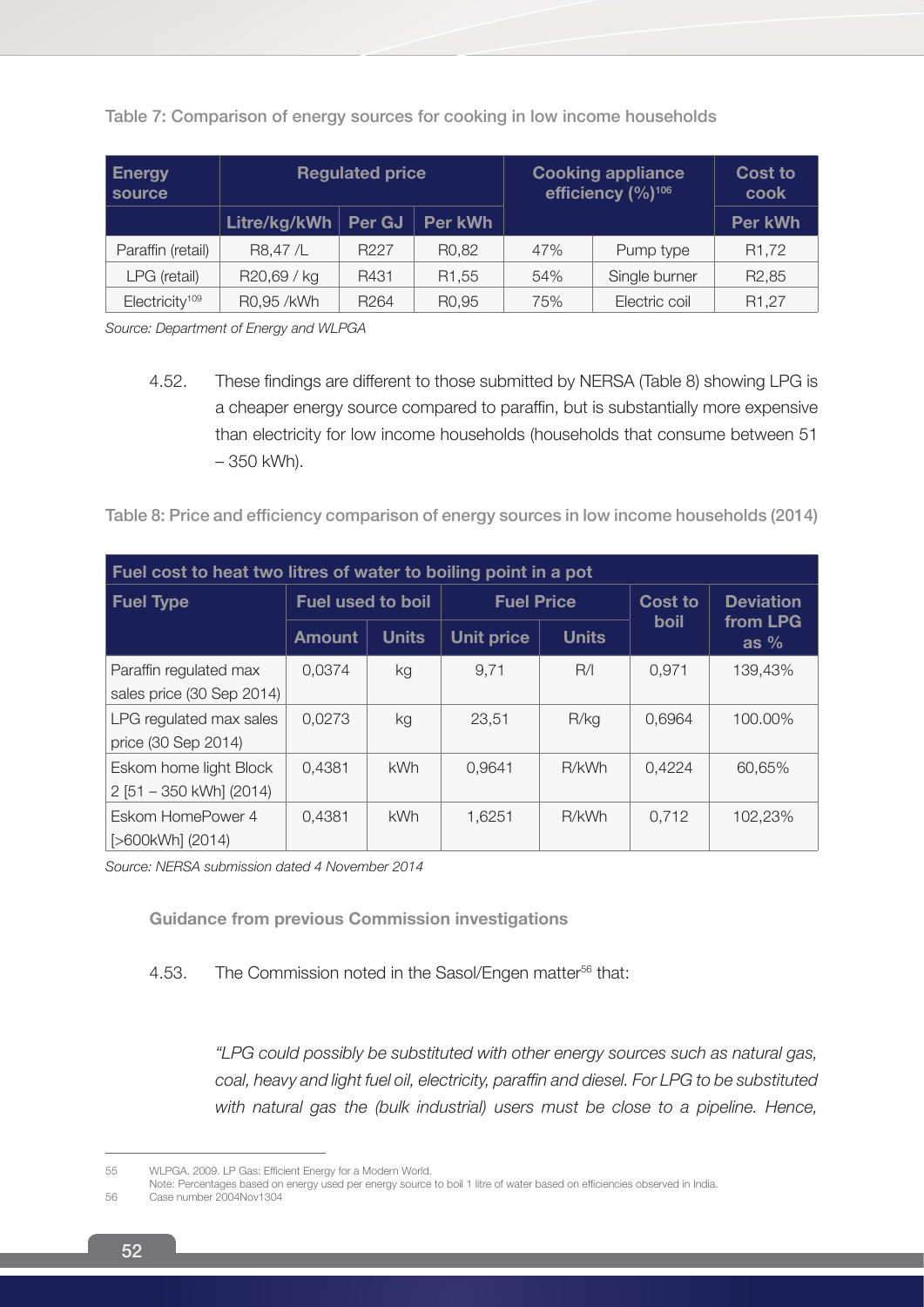*substitution could be a theoretical possibility. The degree of substitutability varies depending on the purpose for which the energy source is needed, but switching requires capital expenditure."*

- 4.54. Customers stated the ability to switch between energy sources was a theoretical possibility but it depended on the nature of LPG use. LPG is more reliable and environmentally friendly than other products; occupational health regulation renders LPG safe for in-house use relative to, for instance, petrol and diesel. Electricity was deemed costly for space heating and not reliable in industrial applications, whereas LPG is used in equipment uniquely designed for LPG use.
- 4.55. In the course of the *Reatile/Egoligas* merger,<sup>57</sup> a comparison was performed between LPG and natural gas. The Commission observed that natural gas and LPG are derived from different sources and require different processes to become a usable end-product; natural gas can be transported over long distances while LPG cannot; and the appliances/equipment that use natural gas are different from those that use LPG because of the differences in properties of the two fuels. In light of this, the following was presented regarding the substitutability of these products:
	- 4.55.1. Customers and competitors stated they do not view natural gas and LPG being substitutable because of the costs of switching and the time that it would take to alter appliances correctly; and
	- 4.55.2. None of the customers contacted ever switched prior to being contacted by the Commission.
- 4.56. A United Kingdom ("UK") market inquiry into the supply of bulk LPG for domestic use found the closest functional substitute for LPG was natural gas. In Great Britain, the majority of customers are in locations that do not have access to the main network, so they do not have scope to switch to natural gas. This is also the case in South Africa, as natural gas networks are limited to a few places within the City of Johannesburg. Natural gas is substantially cheaper than LPG in both Great Britain and Northern Ireland (suppliers accepted that the price of natural gas was approximately half that of LPG).

<sup>57</sup> Case number 2015Sep0525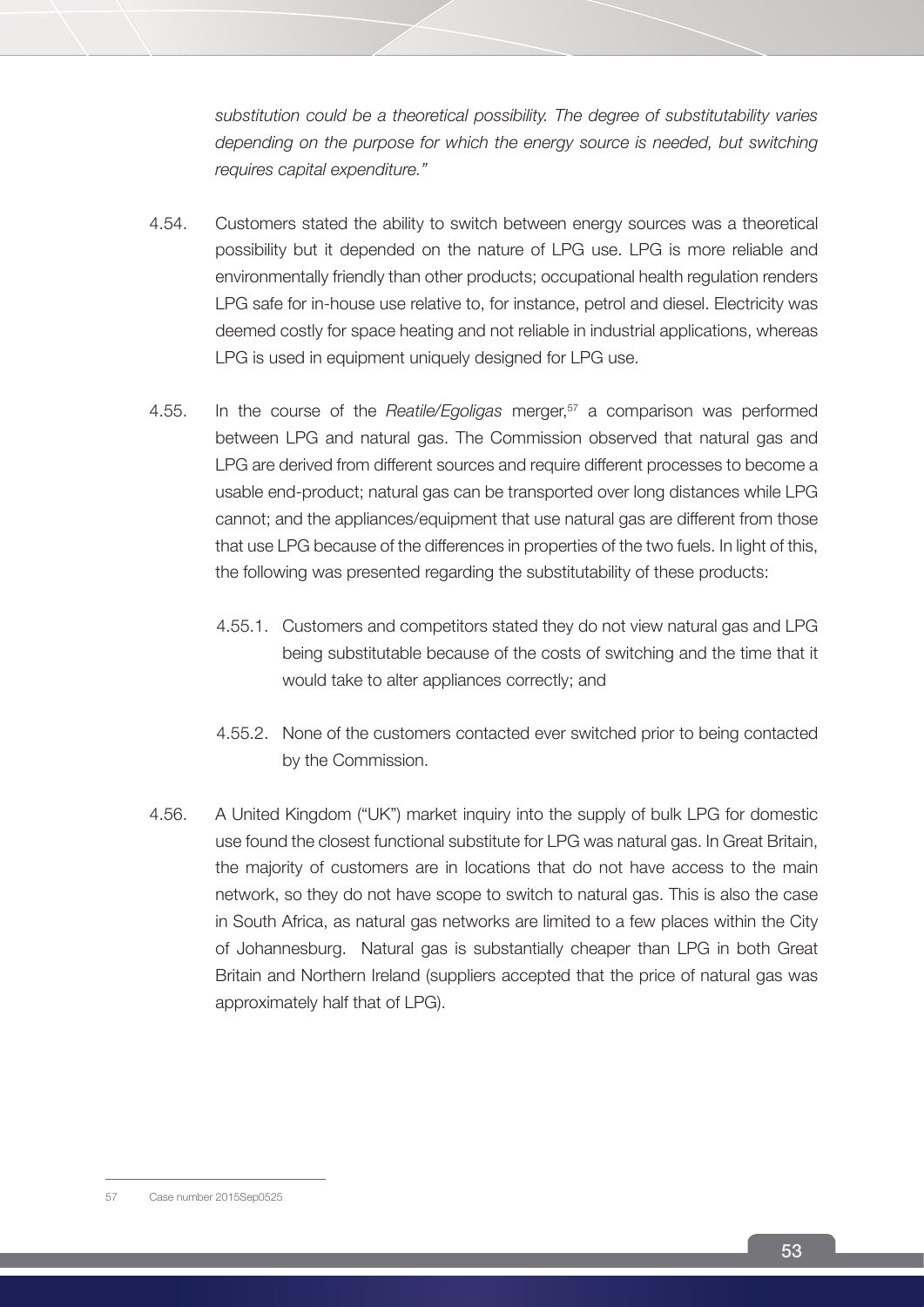4.57. For analysis, the Commission will focus its assessment on LPG supplied through cylinders and bulk tanks.

## LPG consumption dynamics in South African households

- 4.58. The characteristics of LPG consumption in households were examined based on information sourced from the DoE's 201258 survey on energy-related behaviour in the South African residential sector, and as data captured in the National Income Dynamics Study ("NIDS"). A more detailed summary of the results of this analysis is provided in Annexure B.
- 4.59. South African households rely on multiple energy sources to meet their daily energy requirements. The types of energy sources used differ depending on what is available to the household (particularly the household's electrification status) along with the application the energy source is intended for (cooking, water heating or space heating).
- 4.60. The DoE's study found that using gas is greater amongst electrified households (20% of households) than non-electrified households (13% of households). The likelihood that gas will be selected as an energy source increases concomitantly with an improvement in the household's living standard (including its income level). In terms of geographic areas, the domestic use of gas is greater on rural farms and in formal urban areas, especially amongst higher-income electrical households.
- 4.61. Regarding cooking, the study found that only a marginal number (5%) of both electrified and non-electrified households used gas as their primary energy source. Across geographic areas, gas was usually found to be used for cooking amongst urban formal households; only 2% to 3% households in other geographic locations used it for this purpose. In terms of the energy mix in cooking, it was found that 60% of South African households used a single energy source (typically electricity) for their cooking requirements. Of the remaining 40% that used a range of energy sources for cooking, only 10% used a combination of gas and electricity.

<sup>58</sup> Department of Energy. 2013. A Survey of Energy Related Behaviour and Perceptions in South Africa: The Residential Sector.